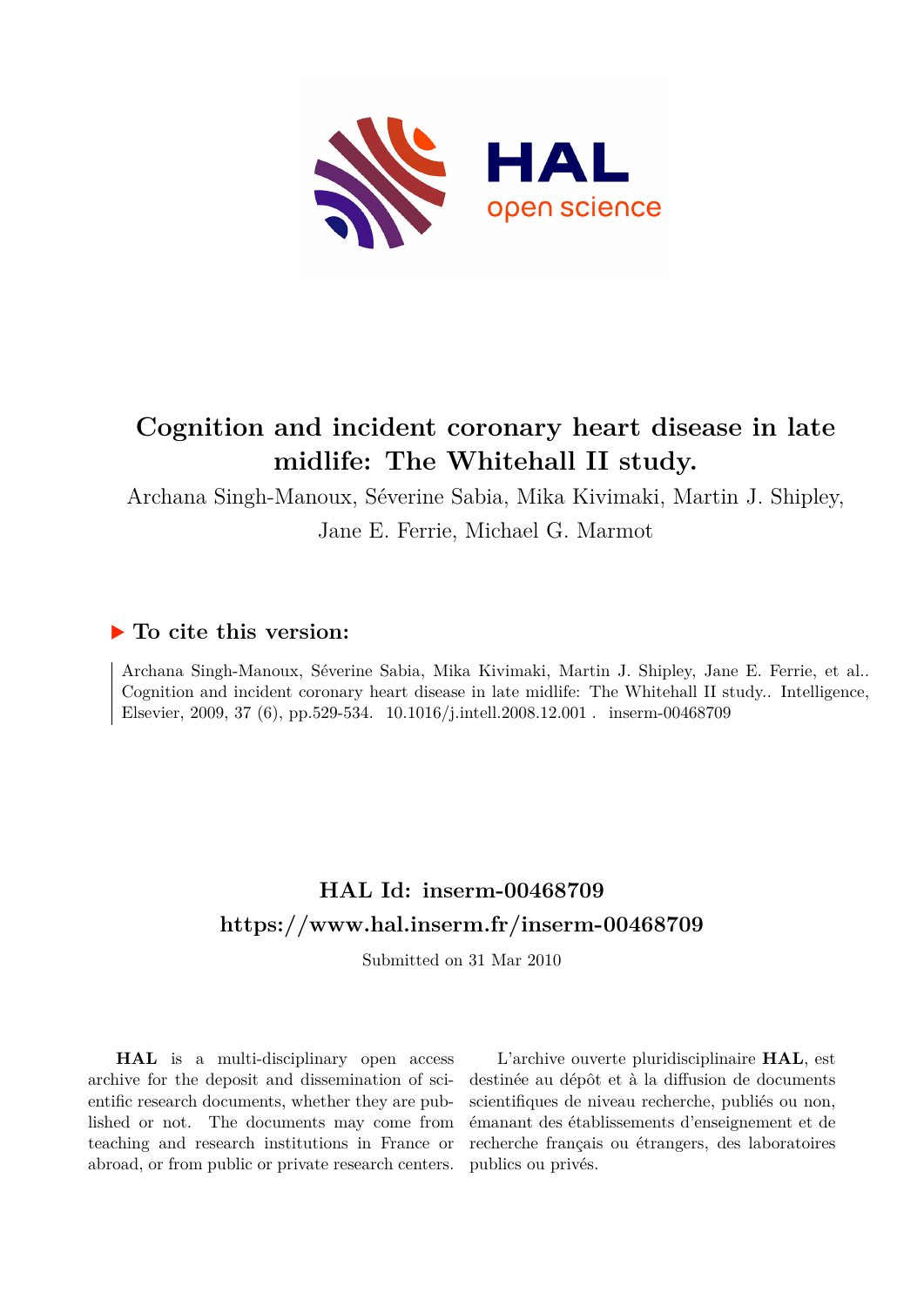## **Cognition and incident coronary heart disease in late midlife: The Whitehall II study**

Archana Singh-Manoux<sup>1, 2, 3, \*</sup> Séverine Sabia<sup>1</sup> Mika Kivimaki<sup>2</sup> Martin J. Shipley<sup>2</sup> Jane E. Ferrie<sup>2</sup> Michael G. Marmot<sup>2</sup>

\*Corresponding author & address <sup>1</sup>INSERM U687-IFR69 Hôpital Paul Brousse, Bât 15/16 16 avenue Paul Vaillant Couturier 94807 Villejuif Cedex, France Tel: + 33 177747410; Fax: + 33 177747403 Email: [Archana.Singh-Manoux@inserm.fr](mailto:Archana.Singh-Manoux@st-maurice.inserm.fr)

<sup>2</sup>Department of Epidemiology and Public Health University College London, UK

<sup>3</sup>Centre de Gérontologie, Hôpital Ste Périne, AP-HP

Word count: abstract: 198; total: 3207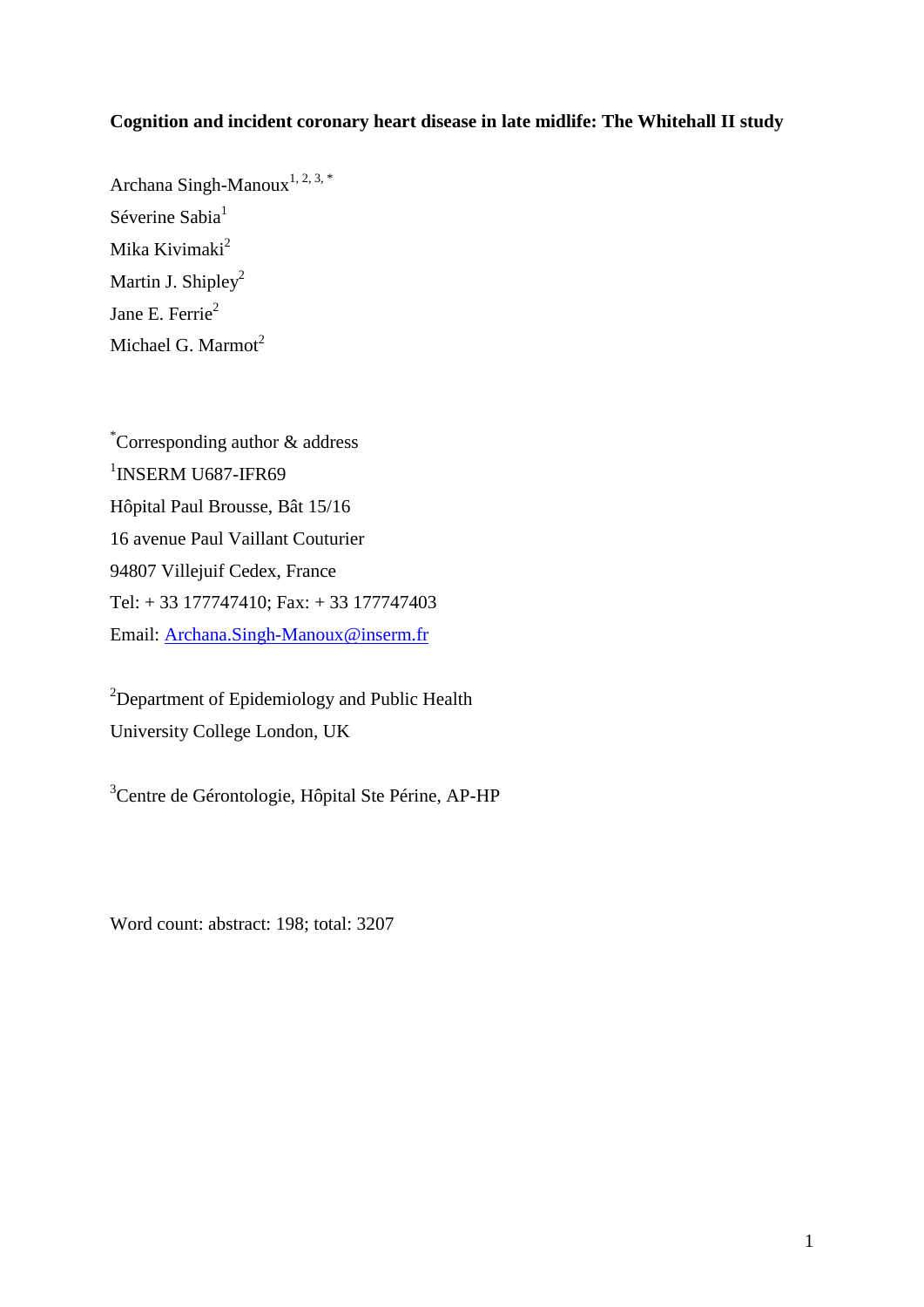#### **Abstract**

The purpose of this study was to investigate whether cognitive function in midlife predicts incident coronary heart disease (CHD), followed up over 6 years. Data on 5292 (28% women, mean age 55) individuals free from CHD at baseline were drawn from the British Whitehall II study. We used Cox regression to model the association between cognition and CHD in analyses adjusted for socio-demographic variables, cardiovascular risk factors and health behaviors. The results show a one standard deviation lower score on the "general" cognitive measure and measures of reasoning and vocabulary to be associated with elevated CHD risk. There was some evidence that these effects differed between high and low socioeconomic status (SES) groups with associations only seen in the low SES group. These results were not explained by threshold effects or by the different SES groups representing different parts of the cognitive test score distribution. Three other possible explanations of these results are discussed: sub clinical vascular disease drives the observed association but no effect is observed in the high SES group due to compensation provided by greater cognitive reserve, cognition is a marker of overall bodily integrity particularly in low-SES groups, and SES is a moderator of the association between cognition and CHD, because it marks a range of other risk factors.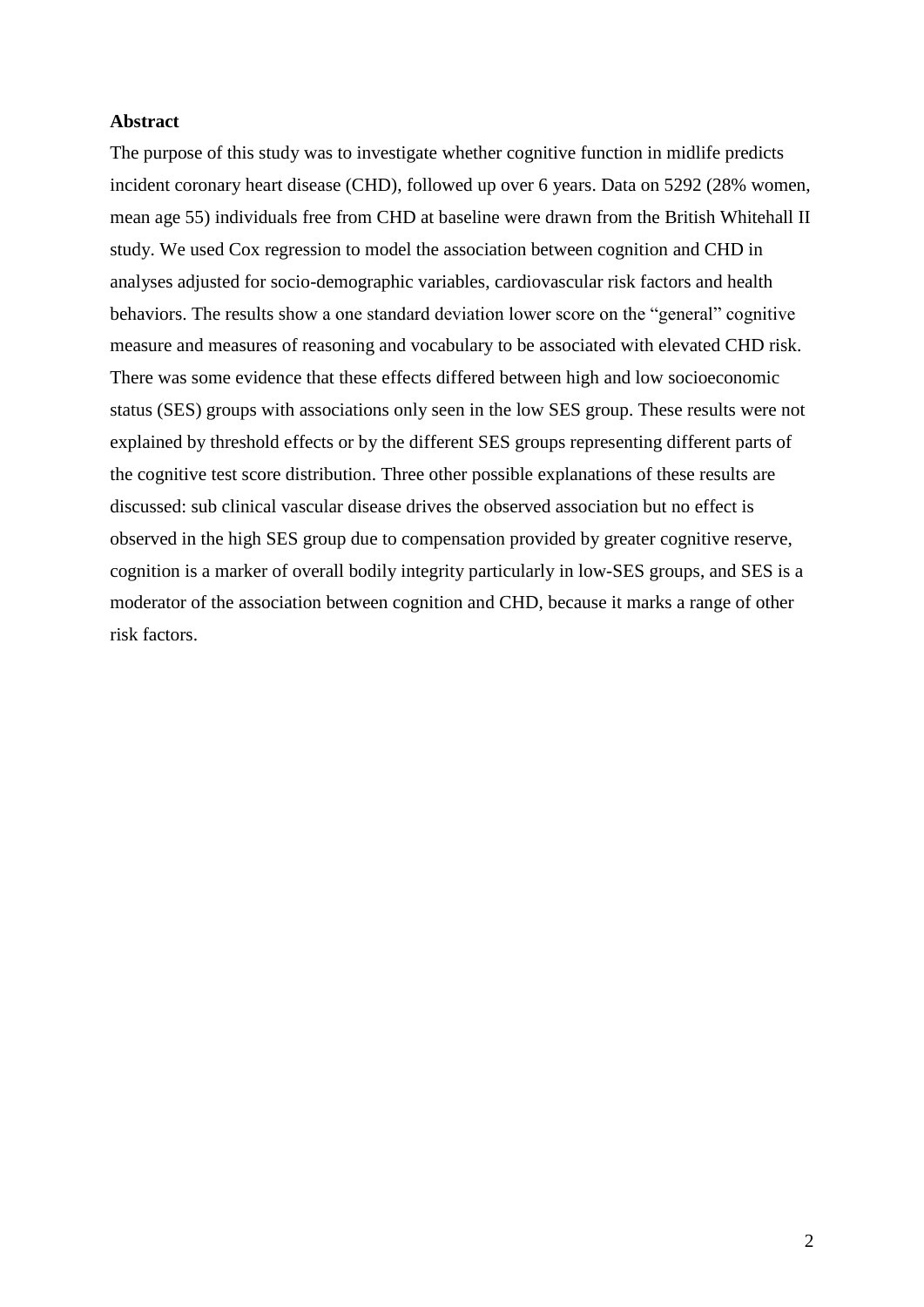Impaired adult cognition predicts future health outcomes like dementia (Chertkow, 2002; Morris et al., 2001) and mortality (Fried et al., 1998; Bassuk et al., 2000; Gale et al., 1996; Dewey  $\&$  Saz, 2001), and there is some evidence to link it to health functioning at older ages (Mehta et al., 2002). However, there is little research on adult cognition as a risk factor for chronic diseases at older ages. The emerging field of cognitive epidemiology posits such a role for cognitive function (Deary & Batty, 2007). The objective of this paper is to examine whether cognitive function is a risk factor for coronary heart disease (CHD). CHD is a global problem, with the risk of disease shown to increase as societies undergo urbanization (Yusuf et al., 2001). In many western countries, including the United Kingdom, it remains the leading cause of death (2007).

Examining the status of cognition as a risk factor for CHD is complicated by the fact that vascular risk factors and indicators of vascular disease are established risk factors for both cognitive impairment (Breteler et al., 1994; Desmond et al., 1993; Launer et al., 1995) and dementia (Breteler, 2000; de la Torre, 2002; Shi et al., 2000; Aronson et al., 1990). The atherosclerotic process and related hypoperfusion is seen to be responsible for this association (de la Torre, 2002). However, dementia has also been shown to be a risk factor for future heart disease (Bursi et al., 2006). Clearly, cause and effect is difficult to tease apart in very elderly populations due to high levels of co-morbidities. Even in younger populations the results that show an association between cognition and CHD may be driven by the effects of underlying cardiovascular risk factors. Furthermore, few studies have studied whether the association between cognition and CHD is independent of socioeconomic status (SES); SES is associated with both CHD (Yusuf et al., 2001) and cognition (Singh-Manoux et al., 2005).

Data from the Whitehall II study allowed us to assess the association between cognition and incidence of CHD, with the possibility of adjusting for a range of cardiovascular risk factors. A further reason of examining the association between cognition and CHD in the Whitehall II study was the opportunity to assess whether SES modified the association. To improve outcome precision, we included a range of cognitive tests, considered them individually and then in combination using factor analysis to constitute a "general" cognitive factor.

### **Methods**

Data are drawn from the Whitehall II study, established in 1985 as a longitudinal study to examine the socioeconomic gradient in health and disease among 10,308 civil servants (6,895 men and 3,413 women) (Marmot & Brunner, 2005). All civil servants aged 35-55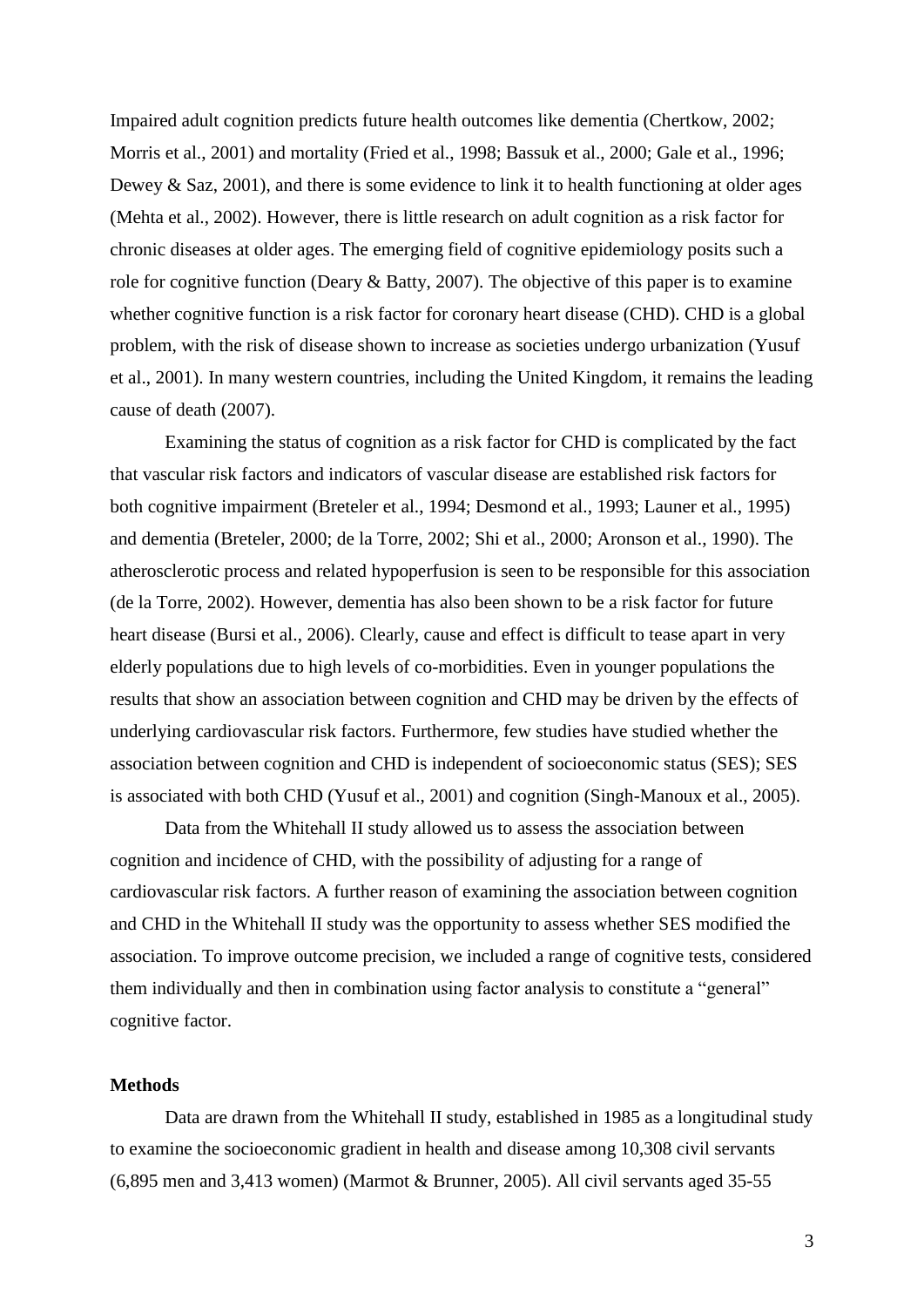years in 20 London based departments were invited to participate by letter, and 73% agreed. Baseline screening (Phase 1) took place during 1985-1988, and involved a clinical examination and a self-administered questionnaire containing sections on demographic characteristics, health, lifestyle factors, work characteristics, social support and life events. The clinical examination included measures of blood pressure, anthropometry, biochemical measurements, neuroendocrine function, and sub clinical markers of cardiovascular disease. Subsequent phases of data collection have alternated between postal questionnaire alone (Phases 2 (1989-1990), 4 (1995-1996), 6 (2001) and 8 (2006)) and postal questionnaire accompanied by a clinical examination (Phases 3 (1991-1993), 5 (1997-1999) and 7 (2002- 2004)). The University College London ethics committee approved the study.

**Cognitive function** was assessed at Phase 5 using a battery of five standard tasks, described below.

*Short-term verbal memory* was assessed with a 20-word free recall test. Participants were presented a list of 20 one or two syllable words at two second intervals and were then asked to recall in writing as many of the words in any order and had two minutes to do so.

*The Alice Heim 4-I (AH4-I)* is composed of a series of 65 verbal and mathematical reasoning items of increasing difficulty (Heim, 1970). It tests inductive *reasoning*, measuring the ability to identify patterns and infer principles and rules. Participants had 10 minutes to do this section.

*Vocabulary* was assessed using the *Mill Hill Vocabulary test* (Raven, 1965), used in its multiple-choice format, consisting of a list of 33 stimulus words ordered by increasing difficulty and six response choices.

We used two measures of verbal fluency: phonemic and semantic (Borkowski JG et al., 1967). *Phonemic fluency* was assessed via "S" words and *semantic fluency* via "animal" words. Subjects were asked to recall in writing as many words beginning with "S" and as many animal names as they could. One minute was allowed for each test.

Principal component analysis of these 5 cognitive measures was used to construct a composite measure of the *general cognitive ('g') factor* (Plomin, 1999). The first factor accounted for 56% of the variance and the factor loadings were 0.32 for memory, 0.50 for AH4-I, 0.46 for Mill Hill, 0.45 for phonemic fluency and 0.49 for semantic fluency.

**Incident CHD** events included coronary death (ICD 9 codes 410–414 or ICD 10 codes I20-25), non-fatal myocardial infarction (MI) and definite angina. MI was determined using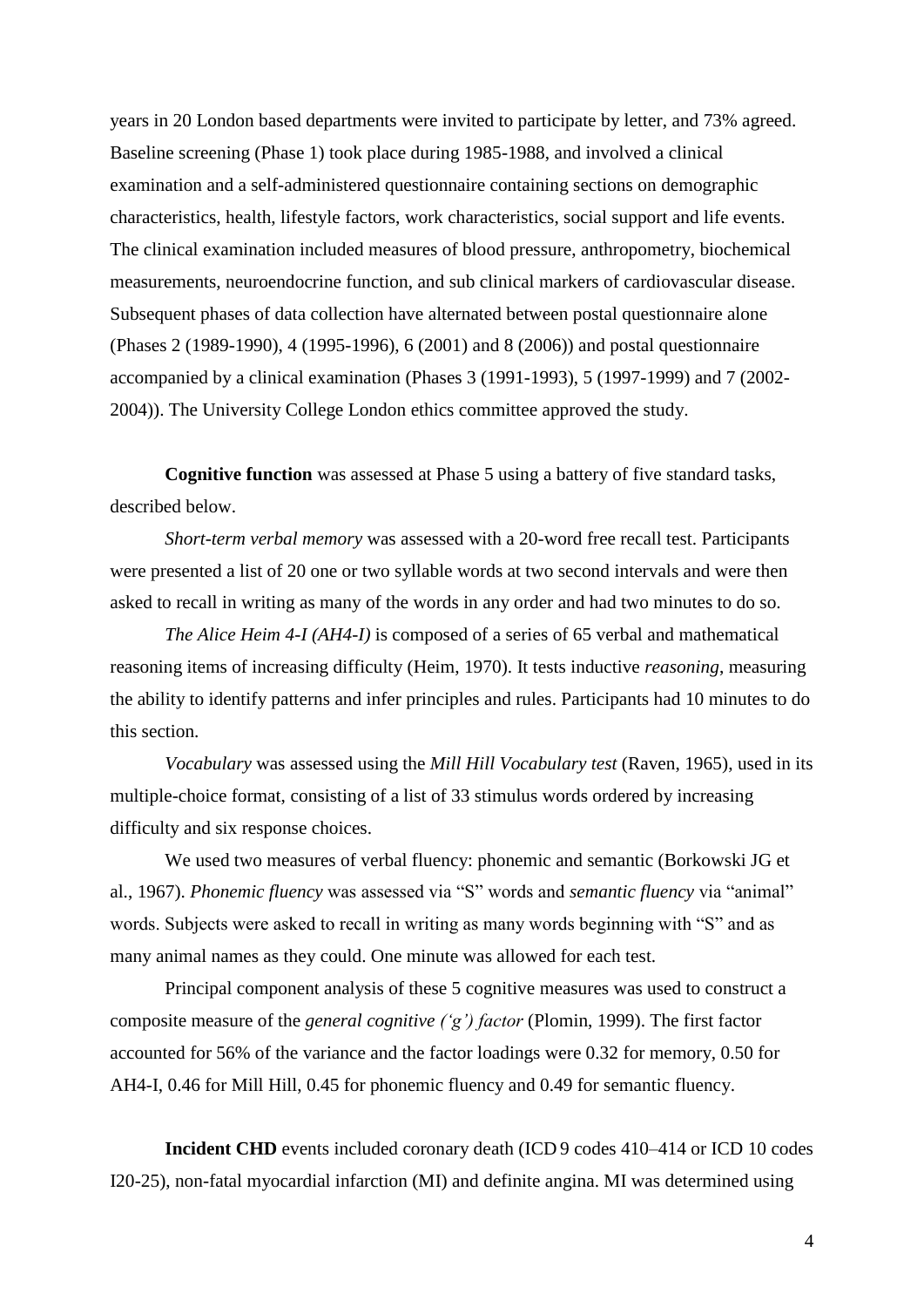data from questionnaires, study ECGs, hospital acute ECGs, cardiac enzymes, and physician records following MONICA criteria (Tunstall-Pedoe et al., 1994). Angina was assessed based on the participant"sreports of symptoms (Rose et al., 1977), with corroboration in medical records for nitrate medication use or abnormalities on a resting electrocardiogram, an exercise electrocardiogram, or a coronary angiogram. We excluded angina cases that were based solely on self-reported data. The independent variable in our analysis is cognitive function and the dependent variable is CHD, starting the follow-up period for CHD subsequent to cognitive testing ensures that we only include "incident" events. All participants with prevalent CHD were excluded from the analysis.

**Covariates** used were age, sex, sociodemographic variables, cardiovascular risk factors and health behaviors, all assessed at Phase 5.

Socio-demographic variables were composed of marital status (married/cohabiting, single, widowed, and divorced/separated), education (no academic qualifications, lower secondary school, higher secondary school, university, and higher university degree) and last civil service employment grade at Phase 5, classified into high, intermediate and low grade. Employment grade in the Whitehall II study is a comprehensive marker of SES and is related to salary, social status and level of responsibility.

Cardiovascular risk factors included diabetes, based on 2-hr glucose tolerance test or fasting glucose results using WHO criteria (Alberti & Zimmet, 1998) or self-reports. Systolic and diastolic blood pressure were measured twice with the participant sitting after a 5-minute rest using the Hawksley random-zero sphygmomanometer. The average of these two readings was taken to be the measured blood pressure. Serum cholesterol was measured within 72 hours in serum stored at 4°C using enzymatic colorimetric methods. We also adjusted for cardiovascular disease medication; diuretics, beta-blockers, ACE and AII inhibitors, calcium channel blockers and other antihypertensive drugs, lipid lowering drugs, nitrates and antiplatelet drugs.

Health behaviors were assessed from questionnaire data; smoking (current, past, never), alcohol consumption (units of alcohol consumed last week), frequency of fruit and vegetable consumption (single item measure on a 8-point scale, ranging from "seldom or never' to 'two or more times a day'), and hours of physical activity (sum of the hours of weekly moderate and vigorous physical activities in response to a 20-item questionnaire on the frequency and duration of participation in walking, cycling, sports, gardening, housework, and home maintenance).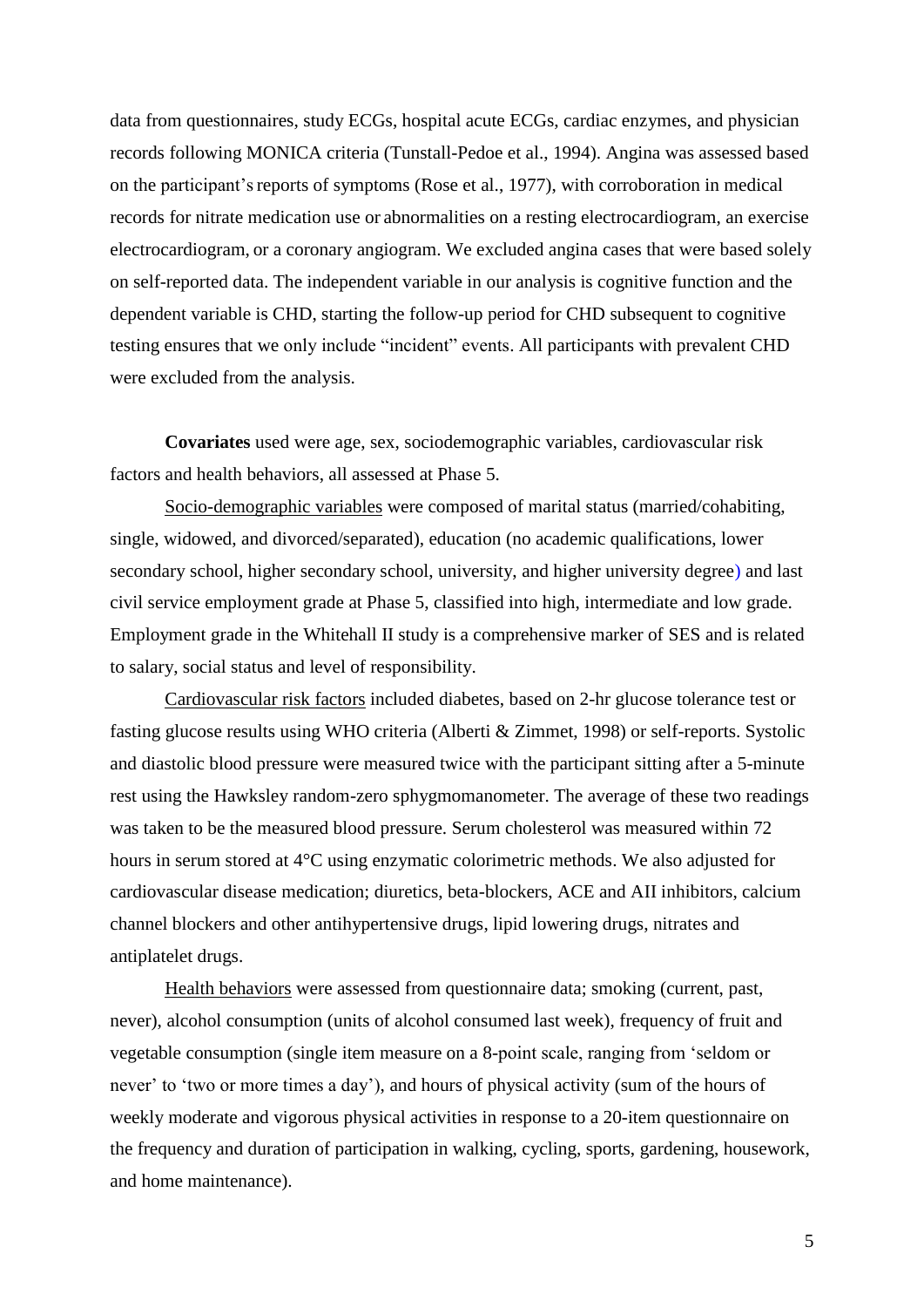#### **Statistical analysis**

We first examined the form of the cognition-CHD relationships in order to ensure that all these associations could be adequately described using a single linear term across the whole distribution of cognitive scores. Tests for non-linearity in the associations between cognitive measures and CHD were performed using the SAS macro rcs.mac (Heinzl & Kaider, 2007). We then examined whether the association between cognition and incident CHD was similar in men and women by fitting appropriate interaction terms. We modeled the association between each cognitive measure and CHD using Cox proportional hazards regression models after confirming that the proportionality assumption was not violated (p for interaction of cognitive scores with  $log(time) > 0.35$  for all cognitive tests). We present these results by showing the hazard ratio of CHD associated with a one standard deviation decrease in each cognitive measure. The analyses were first adjusted for age and sex (model 1). Subsequent models were further adjusted for socio-demographic measures (model 2), cardiovascular risk factors (model 3) and health behaviors (model 4). The analyses were performed using SAS statistical software, version 9.1.

#### **Results**

We present results for incident CHD events among those who did not have a history of CHD. At phase 5, 7830 individuals were still participating in the study. Data on all covariates included in the analysis were available for 5628 individuals. After excluding those with a previous CHD event, 5292 participants remained; 28 percent were women. At the start of the follow-up period individuals were on average 55.4 (Standard Deviation (SD)=6.0) years old and the mean follow-up period was  $6.4$  years  $(SD=1.0)$ . One hundred and eighty-one incident CHD events were observed over the follow-up period. Table 1 presents the sample characteristics in those with and without a subsequent CHD event.

We examined the correlations between the 'general' cognitive factor and the continuously measured covariates. Higher scores were associated with age inversely (r=-0.25, p<0.01), more physical activity (r=0.08, p<0.01), greater alcohol consumption (r=0.27,  $p<0.01$ ), more frequent fruit and vegetable consumption (r=0.19,  $p<0.01$ ), higher education  $(r=0.45, p<0.01)$ , higher grade (measured in 6 categories, r=0.56, p<0.01), with both lower diastolic (r=-0.04, p<0.01) and systolic (r=-0.10, p<0.01) blood pressure but not with cholesterol (r= $-0.02$ , p= $0.13$ ).

For all cognitive measures, there was no evidence of non-linearity in the association with CHD (the p for non-linearity was  $0.11$  for the 'general' cognitive factor,  $0.42$  for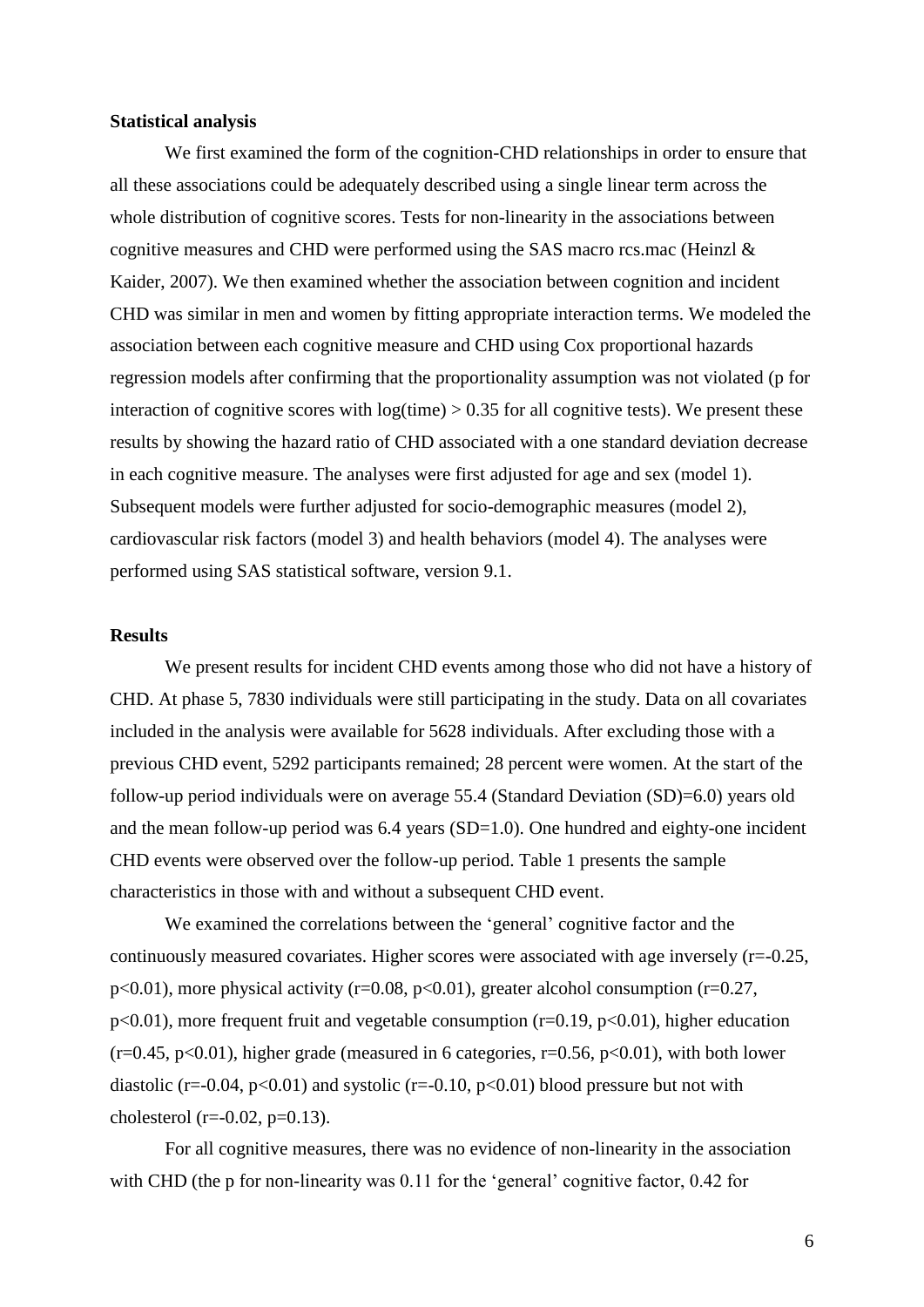memory, 0.06 for the AH4-I, 0.36 for Mill-Hill, 0.41 for phonemic and 0.16 for semantic fluency). The results for the interaction terms provide no evidence for sex differences in the association between cognitive measures and incident CHD (all p from 0.09 to 0.79) justifying combined analyses of men and women. However, since there was some evidence of an interaction with SES (the interaction term in model 1 was 0.05 for the "general" cognitive factor, 0.18 for memory, 0.06 for the AH4-I, 0.52 for Mill-Hill, 0.34 for phonemic and 0.08 for semantic fluency), we will first show results on the whole sample and then show the results stratified by SES.

In the whole sample, a one standard deviation lower score on the "general" cognitive factor was associated with a 17% greater risk of incident CHD in the analysis adjusted for age and sex (Hazard Ratio (HR)=1.17; 95% confidence interval (CI)=1.01-1.37) – Table 2. This association was much attenuated after adjustment for cardiovascular risk factors and health behaviors (HR=1.10; 95% CI=0.95-1.27). However, a one standard deviation lower score in the AH4-I (HR=1.26; 95% CI=1.06-1.52) and Mill-Hill (HR=1.24; 95% CI=1.04-1.47) remained associated with 24-26% excess incidence of CHD in the fully adjusted analysis (model 4).

In further analysis we examined the association between cognition and CHD in analysis stratified by SES. The stratified analyses are on two groups: the high SES and low SES group, the latter combined the intermediate and low grades due to the small number of CHD events and similarity in the association between cognition and CHD. Table 3 shows the mean and standard deviation for the 5 cognitive tests in the total population and in the two SES groups. Table 4 shows the association between cognition and incident CHD separately in the high and low SES groups; the results show no evidence of an association between cognitive scores and CHD in the high SES group. However, in the lower SES group the general "cognitive" factor  $(HR=1.28; 95\% \text{ CI}=1.01-1.62)$  and specific measures, such as AH4-I (HR=1.35; 95% CI=1.07-1.69) and Mill Hill (HR=1.23; 95% CI=1.00-1.50), were all associated with incident CHD in analysis adjusted for all covariates (model 4).

#### **Discussion**

This paper presents two key findings. First, some cognitive test scores are associated with incident CHD in middle-aged individuals; aged on average 55 years at the start of the follow-up. The association is evident with measures of reasoning and vocabulary but not with measures of memory and verbal fluency. Second, SES moderates the association between cognition and CHD so that in the high SES group cognitive measures show no association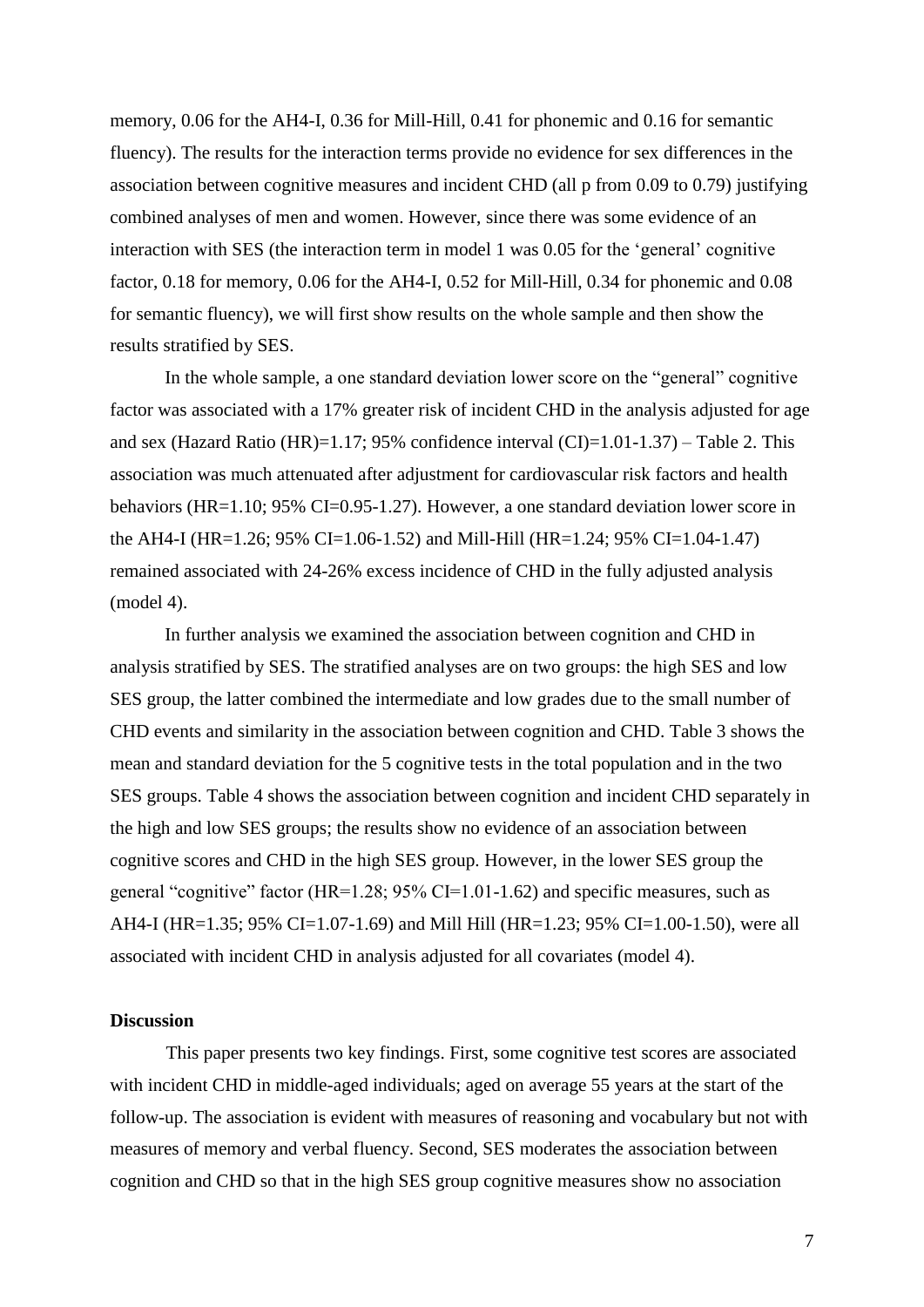with incidence of coronary heart disease. Thus, the first finding reported here is evident in the lower socioeconomic groups only.

These findings need to be considered in light of the fact that vascular pathology is seen as one of the three key determinants of cognitive ageing and dementia outcomes (Holland & Rabbitt, 1991). Our own previous work has shown history of CHD to be associated with poor cognitive function, with stronger effects for long-standing CHD (Singh-Manoux et al., 2008b). The cognitive test battery was introduced at the Phase 5 of the Whitehall II study, when participants were on average 55 years old, in order to study the social, behavioral and biological determinants of cognitive ageing. Although the tests assess a range of cognitive abilities, they all tap into verbal ability, except the numerical part of the AH4-I, and are well suited to this white-collar cohort. As our primary concern is research on associations between cognition and health rather than intelligence per se, it is possible that our "general" cognitive score might not be equivalent to other constructions of the 'g' score.

The objective of the present paper is to examine the association the other way around to assess whether poor cognition is a risk factor for CHD in individuals free of manifest disease at baseline at mean age 55. A major difference from our previous work is that the results reported here are based on late onset CHD. It is important to recognize that cognition and health outcomes have reciprocal effects with the importance of one over the other varying over the lifecourse. The mechanisms linking vascular risk factors to cognitive outcomes in the elderly are much researched and fairly well established (Breteler et al., 1994; Desmond et al., 1993; Launer et al., 1995; Breteler, 2000; de la Torre, 2002; Shi et al., 2000). In contrast, the mechanisms that would make cognition a risk factor for CHD are less well understood. One comprehensive framework suggests that intelligence influences health as it is a record of bodily insults, an indictor of system integrity, is related to healthy behaviors and is a predictor of entry into safer environments (Whalley & Deary, 2001). Our analysis adjusts for education, health behaviors and many cardiovascular risk factors to examine these different pathways. Even though our results show some attenuation on adjustment for cardiovascular risk factors and health behaviors, the cognition-CHD association is robust and dependent on employment grade, a comprehensive measure of SES in our cohort. As this is a new finding, we will devote the rest of the discussion to this issue. We propose and discuss four possible explanations.

First, one possible explanation for observing differing associations in high and low SES groups may be a consequence of threshold effects in the association between cognition and subsequent CHD. If this was the case then differing distributions of cognitive scores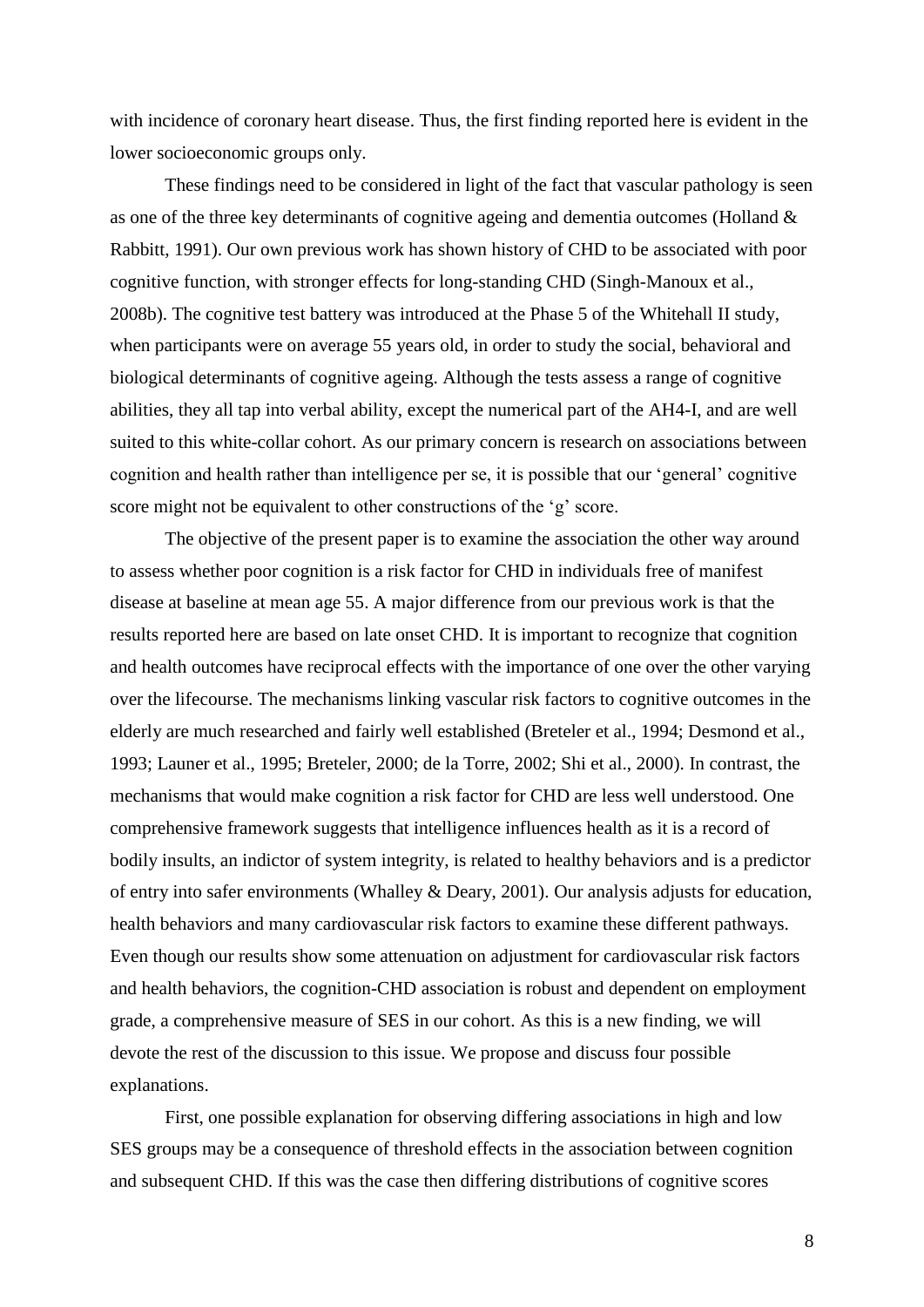between the two SES groups might result in differing associations. Even though our results show differences between the two SES groups, these are not large enough to lead to the current results observed with CHD. Furthermore, associations of the cognitive scores with CHD were consistent with a linear relationship across the whole distribution of scores. Thus, the differential results by SES seem not to be due to the different SES groups representing different parts of the cognitive test score distribution.

The second explanation is drawn from work on the association between cognition and mortality that advances the view that cognition may be a marker of 'bodily integrity' and in this way be associated with health outcomes (Shipley et al., 2007; Whalley & Deary, 2001). This is one of the four principal mechanisms proposed to explain the association between early life cognition and subsequent mortality (Whalley & Deary, 2001). If there is an SES difference in "bodily integrity" then our cognitive measures do not capture it.

A third explanation of the results is that, as previously shown (Bell & Dominici, 2008; Kelly et al., 2001), socioeconomic factors can indeed act as moderating variables. A moderator (or an effect modifier) is a variable where the degree of association between an exposure and an outcome variable changes according to its value. The effect modification hypothesis would suggest that poorer cognitive status in the low SES group is also associated with other factors like underlying health status and other health behaviors not taken into account in the analysis. Thus, low cognitive scores create vulnerability in the lower socioeconomic groups because they are associated with a range of other risk factors. Considering that our covariates comprised major established major risk factors for CHD and that adjusting analyses for them had little effect on the associations, it remains unclear what specifically these other underlying factors could be.

Finally, a further explanation of the results involves cognitive reserve, seen broadly as the ability of an individual to tolerate progressive brain pathology without manifestation of clinical cognitive symptoms (Stern, 2002). It is possible that subclinical vascular disease creates an association between cognition and CHD in the lower SES group but has no impact in the high SES group due to the compensation provided by greater cognitive reserve. We have previously shown common carotid artery intima media thickness (IMT), a measure of generalized atherosclerosis, to be associated with cognitive function in the low but not the high SES group (Singh-Manoux et al., 2008a). Thus, it is possible that the results reported here reflect an effect of subclinical disease rather than cognition as a risk factor for CHD.

There are some limitations to the results reported in this paper. First, the analysis on CHD is on small numbers and includes incidence of CHD after Phase 5, when participants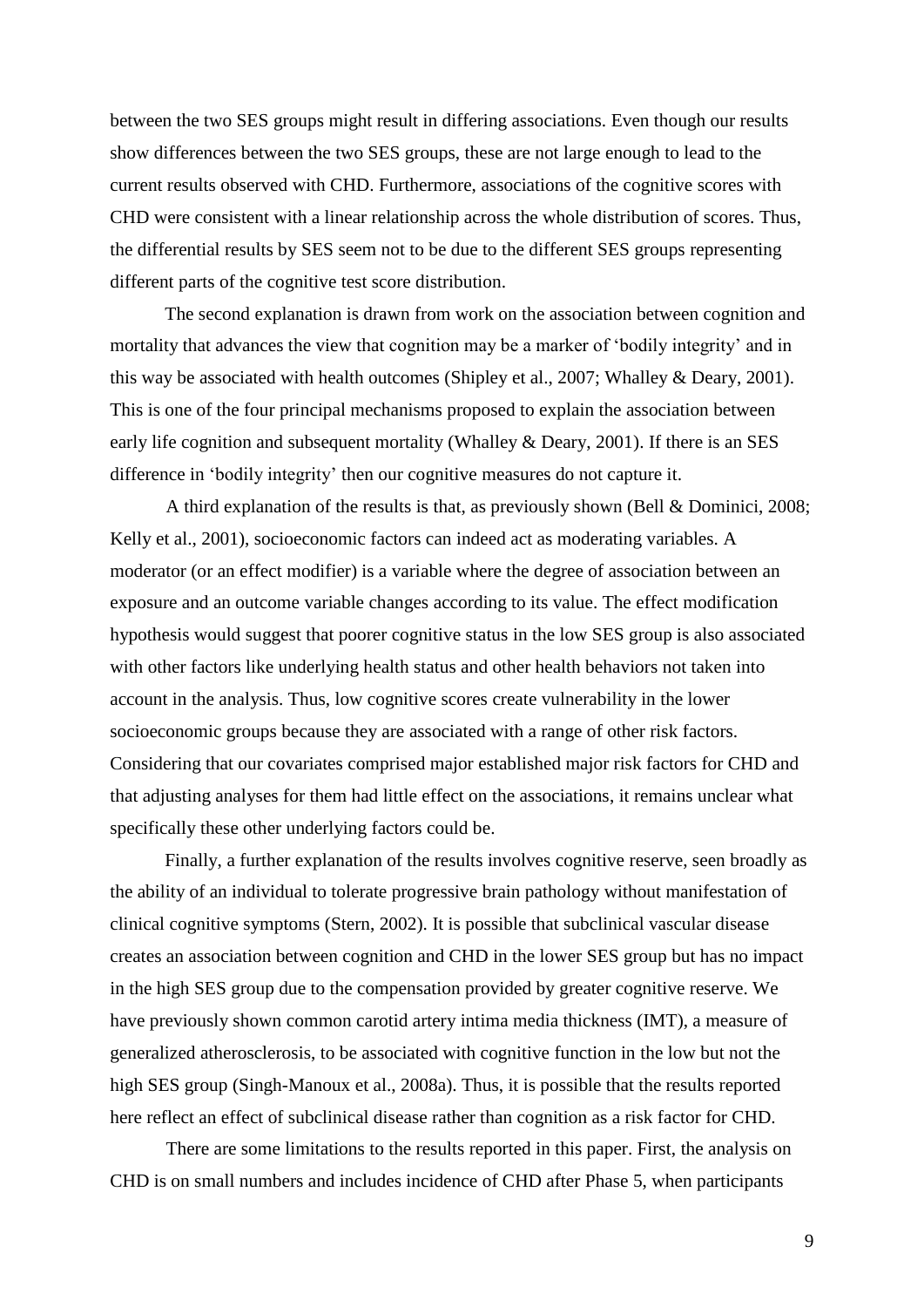were on average 55 years old. Cognition was for the first time measured on the full Whitehall II population at Phase 5 and we chose to examine the association between cognition and CHD prospectively so all CHD events prior to Phase 5, constituting the majority of cases, were excluded from the analysis. However, in uix 1 we provide the analysis using all CHD events, 547 events instead of the 181 analysed for this paper, and the results are no different to those reported above. A further limitation is that the analysis is based on British white-collar civil servants and may not apply to wider populations. However, generalizability may be less limited than first imagined. The majority of the working population in post-industrial countries is now employed in white collar jobs, and Whitehall II participants cover a wide range of employment grades with annual full-time salaries in 1995 ranging from \$10,006 U.S.(£4995) to \$300,480 U.S. (£150,000).

In conclusion, we show an association between cognition and incident CHD to be dependent on SES and discuss four possible explanations. Our analysis does not allow us to pick one explanation over another, although there is little support for the threshold explanation in our data. Interest in the interaction between SES and cognition in predicting health outcomes is increasingly manifest in the research literature and it appears that these might have both shared and unique effects on health (Singh-Manoux et al., 2005; Batty et al., 2006). One of the challenges of cognitive epidemiology, when defined essentially as an interest in cognitive measures as risk factors for health (Deary & Batty, 2007), is to delineate the effects of cognition and socioeconomic factors on health.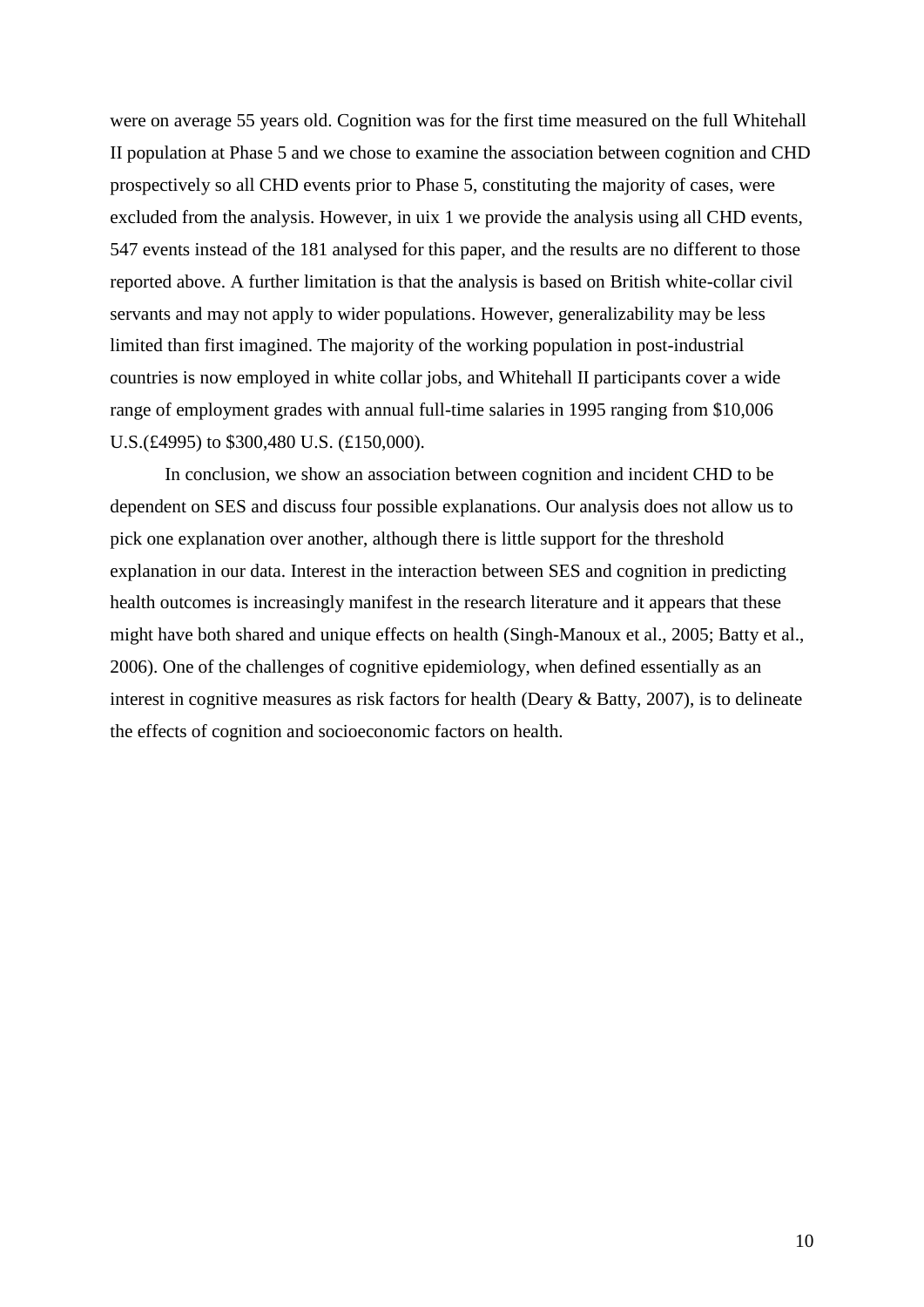## **Funding**

AS-M is supported by a "European Young Investigator Award" from the European Science Foundation; MK by the Academy of Finland (grants 117604, 124332, 124327); MM by an MRC research professorship; JEF by the MRC (Grant number G8802774) and MJS by the British Heart Foundation. The Whitehall II study has been supported by grants from the British Medical Research Council (MRC); the British Heart Foundation; the British Health and Safety Executive; the British Department of Health; the National Heart, Lung, and Blood Institute (grant HL36310); the National Institute on Aging (grant AG13196); the Agency for Health Care Policy and Research (grant HS06516); and the John D. and Catherine T. MacArthur Foundation Research Networks on Successful Midlife Development and Socioeconomic Status and Health.

## **Acknowledgement**

We thank all of the participating civil service departments and their welfare, personnel, and establishment officers; the British Occupational Health and Safety Agency; the British Council of Civil Service Unions; all participating civil servants in the Whitehall II study; and all members of the Whitehall II study team.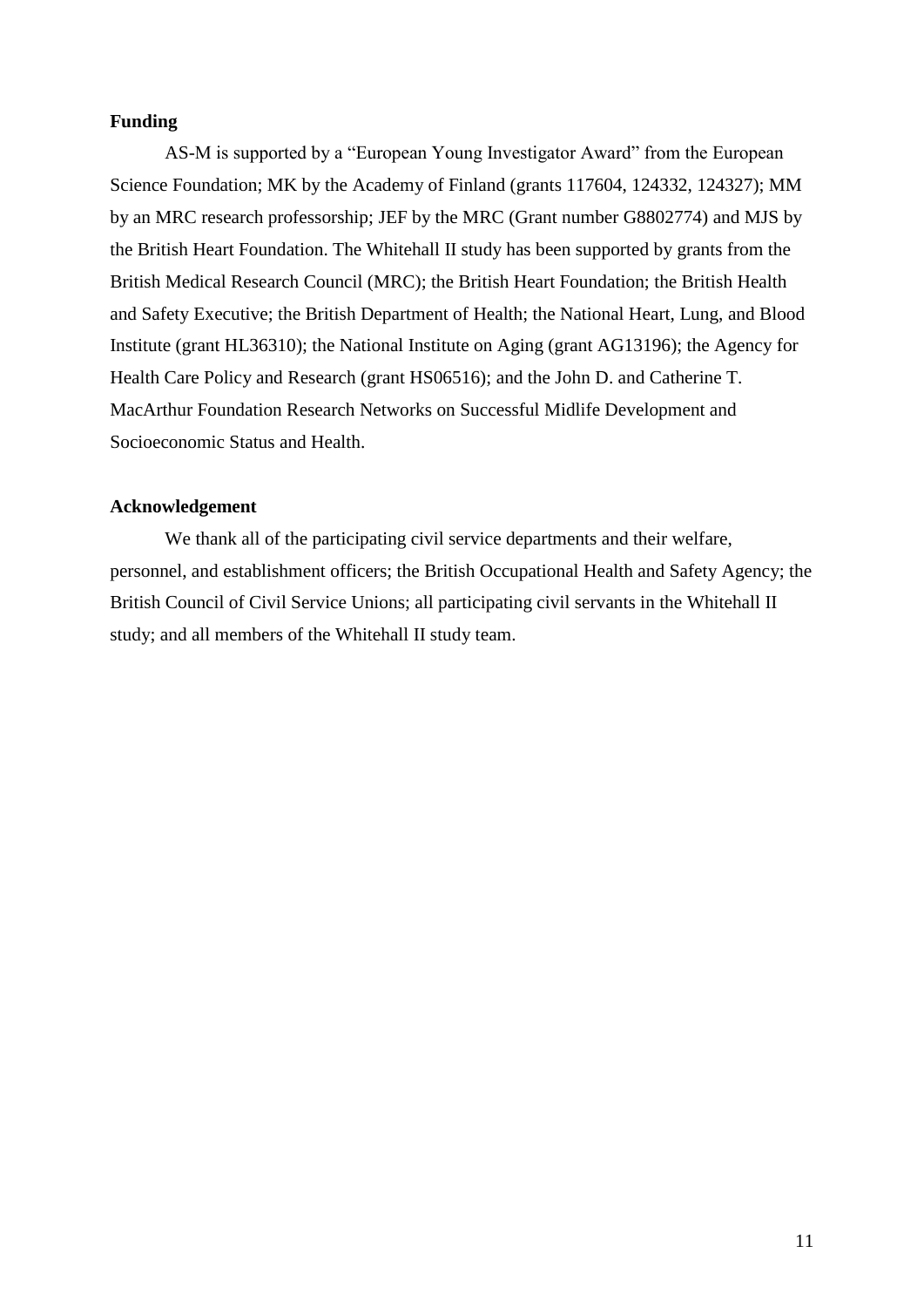#### Reference List

Coronary heart disease (2007). Department of Health [On-line].

- Alberti, K. G. & Zimmet, P. Z. (1998). Definition, diagnosis and classification of diabetes mellitus and its complications. Part 1: diagnosis and classification of diabetes mellitus provisional report of a WHO consultation. *Diabet.Med., 15,* 539-553.
- Aronson, M. K., Ooi, W. L., Morgenstern, H., Hafner, A., Masur, D., Crystal, H. et al. (1990). Women, myocardial infarction, and dementia in the very old. *Neurology, 40,* 1102- 1106.
- Bassuk, S. S., Wypij, D., & Berkman, L. F. (2000). Cognitive impairment and mortality in the community-dwelling elderly. *Am.J.Epidemiol., 151,* 676-688.
- Batty, G. D., Der, G., Macintyre, S., & Deary, I. J. (2006). Does IQ explain socioeconomic inequalities in health? Evidence from a population based cohort study in the west of Scotland. *BMJ, 332,* 580-584.
- Bell, M. L. & Dominici, F. (2008). Effect modification by community characteristics on the short-term effects of ozone exposure and mortality in 98 US communities. *Am J Epidemiol., 167,* 986-997.
- Borkowski JG, Benton AL, & Spreen O (1967). Word fluency and brain damage. *Neuropsychologica, 5,* 135-140.
- Breteler, M. M. (2000). Vascular involvement in cognitive decline and dementia. Epidemiologic evidence from the Rotterdam Study and the Rotterdam Scan Study. *Ann.N.Y.Acad.Sci., 903,* 457-465.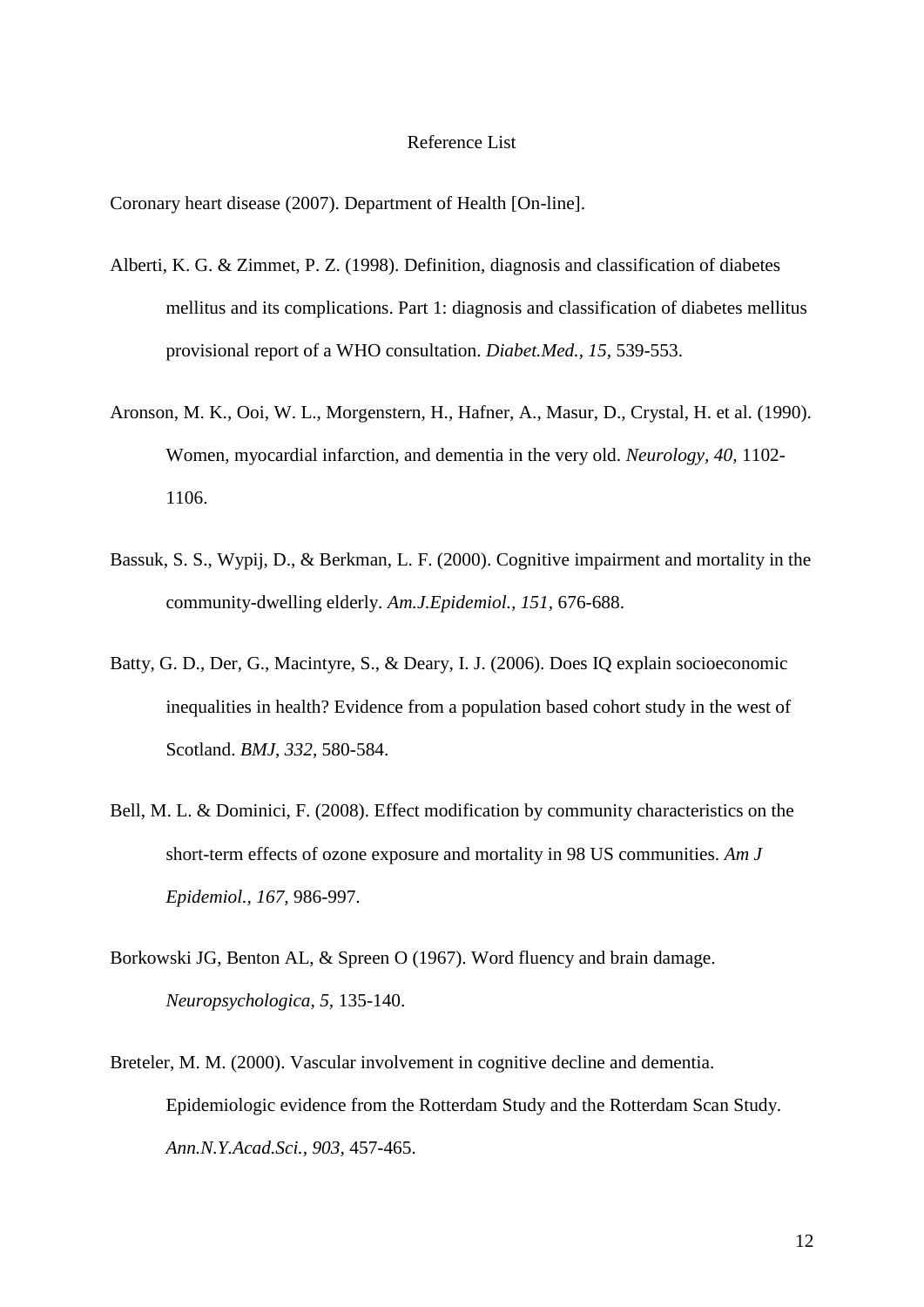- Breteler, M. M., van Swieten, J. C., Bots, M. L., Grobbee, D. E., Claus, J. J., van den Hout, J. H. et al. (1994). Cerebral white matter lesions, vascular risk factors, and cognitive function in a population-based study: the Rotterdam Study. *Neurology, 44,* 1246-1252.
- Bursi, F., Rocca, W. A., Killian, J. M., Weston, S. A., Knopman, D. S., Jacobsen, S. J. et al. (2006). Heart disease and dementia: a population-based study. *Am.J.Epidemiol., 163,* 135-141.
- Chertkow, H. (2002). Mild cognitive impairment. *Curr.Opin.Neurol., 15,* 401-407.
- de la Torre, J. C. (2002). Alzheimer disease as a vascular disorder: nosological evidence. *Stroke, 33,* 1152-1162.
- Deary, I. J. & Batty, G. D. (2007). Cognitive epidemiology. *J.Epidemiol.Community Health, 61,* 378-384.
- Desmond, D. W., Tatemichi, T. K., Paik, M., & Stern, Y. (1993). Risk factors for cerebrovascular disease as correlates of cognitive function in a stroke-free cohort. *Arch.Neurol., 50,* 162-166.
- Dewey, M. E. & Saz, P. (2001). Dementia, cognitive impairment and mortality in persons aged 65 and over living in the community: a systematic review of the literature. *Int.J.Geriatr.Psychiatry, 16,* 751-761.
- Fried, L. P., Kronmal, R. A., Newman, A. B., Bild, D. E., Mittelmark, M. B., Polak, J. F. et al. (1998). Risk factors for 5-year mortality in older adults: the Cardiovascular Health Study. *JAMA, 279,* 585-592.
- Gale, C. R., Martyn, C. N., & Cooper, C. (1996). Cognitive impairment and mortality in a cohort of elderly people. *BMJ, 312,* 608-611.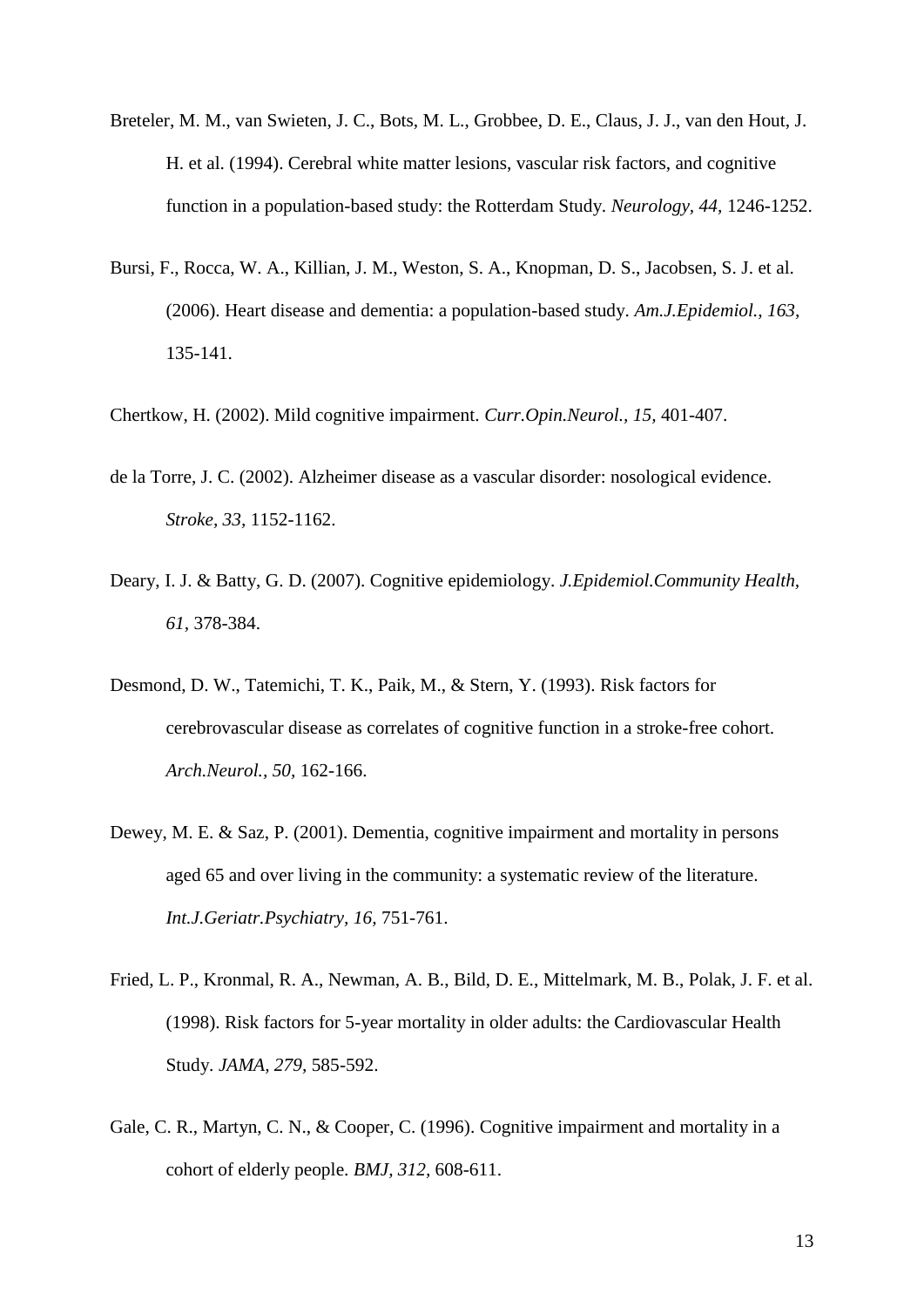- Heim, A. W. (1970). *AH 4 group test of general Intelligence*. Windsor, UK: NFER-Nelson Publishing Company Ltd.
- Heinzl, H. & Kaider, A. (2007). Manual for the SAS-Macro RCS. <http://www.meduniwien.ac.at/msi/biometrie/programme/Rcs.htm> [On-line].
- Holland, C. A. & Rabbitt, P. M. A. (1991). The Course and causes of Cognitive Change with Advancing age. *Reviews in Clinical Gerontology, 1,* 81-96.
- Kelly, Y. J., Nazroo, J. Y., McMunn, A., Boreham, R., & Marmot, M. (2001). Birthweight and behavioural problems in children: a modifiable effect? *Int.J.Epidemiol., 30,* 88-94.
- Launer, L. J., Masaki, K., Petrovitch, H., Foley, D., & Havlik, R. J. (1995). The association between midlife blood pressure levels and late-life cognitive function. The Honolulu-Asia Aging Study. *JAMA, 274,* 1846-1851.
- Marmot, M. & Brunner, E. (2005). Cohort Profile: the Whitehall II study. *Int.J Epidemiol., 34,* 251-256.
- Mehta, K. M., Yaffe, K., & Covinsky, K. E. (2002). Cognitive impairment, depressive symptoms, and functional decline in older people. *J Am Geriatr.Soc., 50,* 1045-1050.
- Morris, J. C., Storandt, M., Miller, J. P., McKeel, D. W., Price, J. L., Rubin, E. H. et al. (2001). Mild cognitive impairment represents early-stage Alzheimer disease. *Arch.Neurol., 58,* 397-405.

Plomin, R. (1999). Genetics and general cognitive ability. *Nature, 402,* C25-C29.

Raven, J. C. (1965). *Guide to using the Mill Hill vocabulary test with progressive matrices.* London, UK: HK Lewis.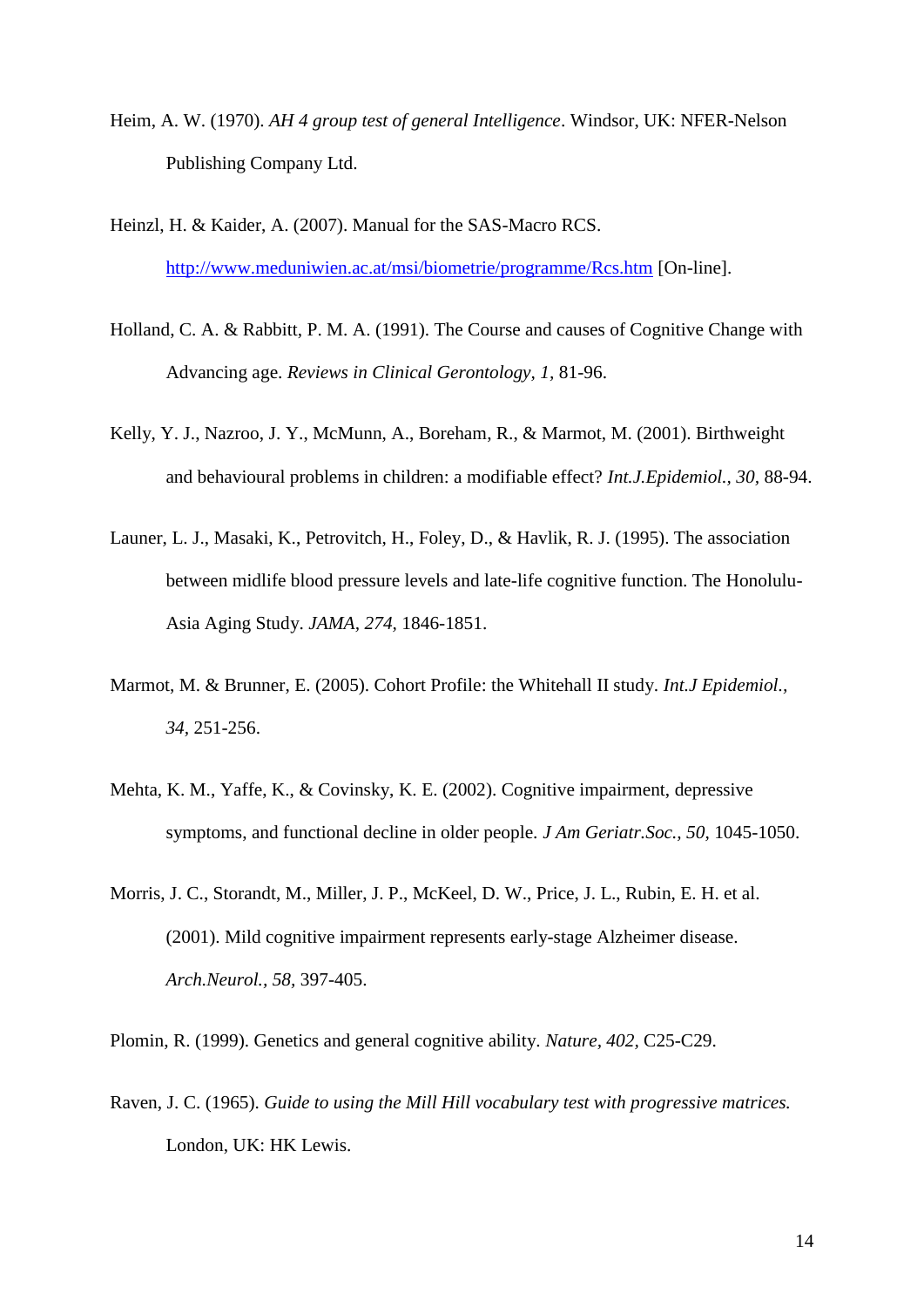- Rose, G., Hamilton, P. S., Keen, H., Reid, D. D., McCartney, P., & Jarrett, R. J. (1977). Myocardial ischaemia, risk factors and death from coronary heart-disease. *Lancet, 1,* 105-109.
- Shi, J., Perry, G., Smith, M. A., & Friedland, R. P. (2000). Vascular abnormalities: the insidious pathogenesis of Alzheimer's disease. *Neurobiol.Aging, 21,* 357-361.
- Shipley, B. A., Der, G., Taylor, M. D., & Deary, I. J. (2007). Association between mortality and cognitive change over 7 years in a large representative sample of UK residents. *Psychosom.Med., 69,* 640-650.
- Singh-Manoux, A., Britton, A., Kivimaki, M., Gueguen, A., Halcox, J., & Marmot, M. (2008a). Socioeconomic status moderates the association between carotid intimamedia thickness and cognition in midlife: evidence from the Whitehall II study. *Atherosclerosis, 197,* 541-548.
- Singh-Manoux, A., Ferrie, J. E., Lynch, J. W., & Marmot, M. (2005). The role of cognitive ability (intelligence) in explaining the association between socioeconomic position and health: evidence from the Whitehall II prospective cohort study. *Am J Epidemiol., 161,* 831-839.
- Singh-Manoux, A., Sabia, S., Lajnef, M., Ferrie, J. E., Nabi, H., Britton, A. R. et al. (2008b). History of coronary heart disease and cognitive deficit in midlife: the Whitehall II study. *Eur.Heart J, 29,* 2100-2107.
- Stern, Y. (2002). What is cognitive reserve? Theory and research application of the reserve concept. *J.Int.Neuropsychol.Soc., 8,* 448-460.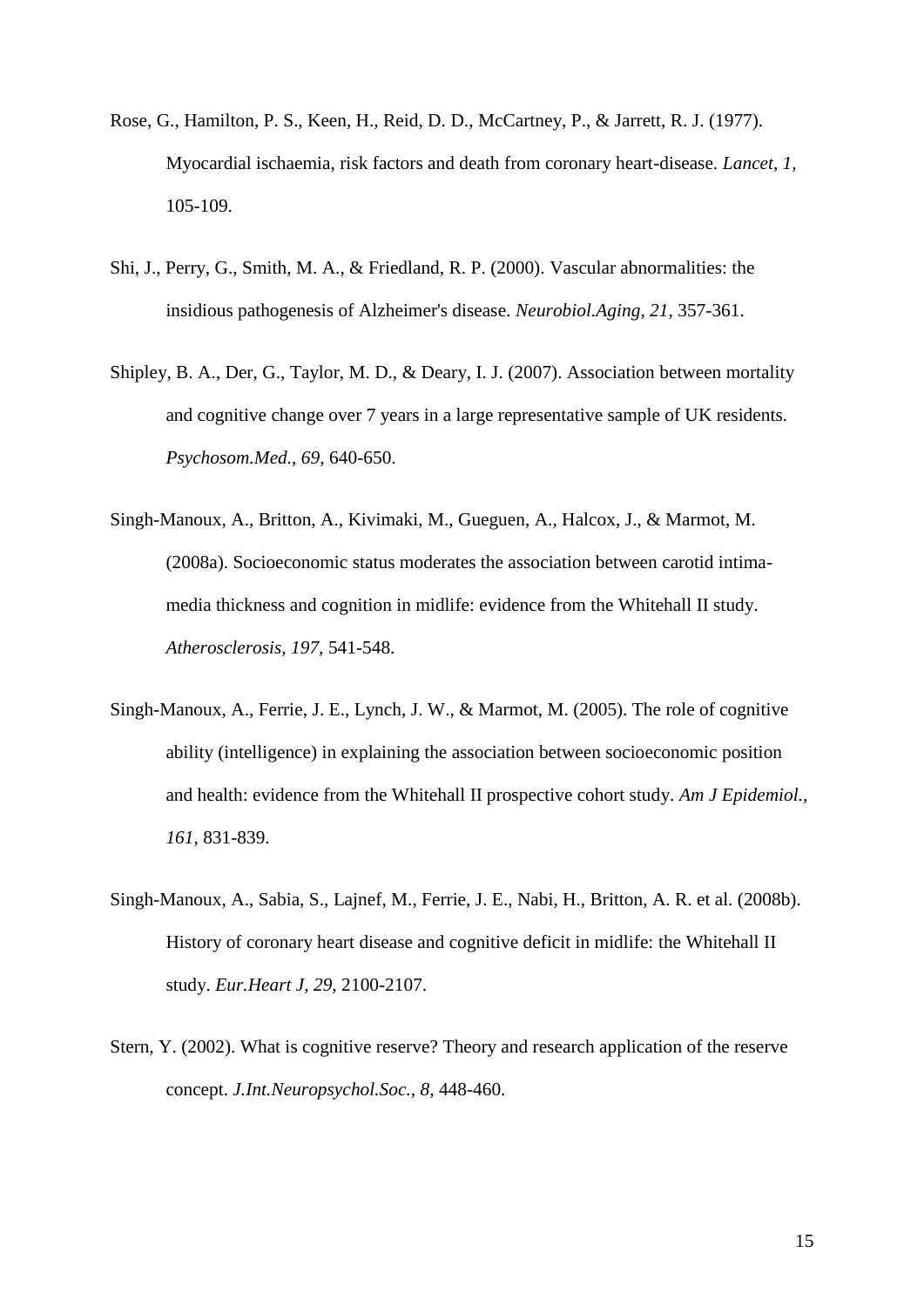Tunstall-Pedoe, H., Kuulasmaa, K., Amouyel, P., Arveiler, D., Rajakangas, A. M., & Pajak, A. (1994). Myocardial infarction and coronary deaths in the World Health Organization MONICA Project. Registration procedures, event rates, and case-fatality rates in 38 populations from 21 countries in four continents. *Circulation, 90,* 583-612.

- Whalley, L. J. & Deary, I. J. (2001). Longitudinal cohort study of childhood IQ and survival up to age 76. *BMJ, 322,* 1-5.
- Yusuf, S., Reddy, S., Ounpuu, S., & Anand, S. (2001). Global burden of cardiovascular diseases: Part II: variations in cardiovascular disease by specific ethnic groups and geographic regions and prevention strategies. *Circulation, 104,* 2855-2864.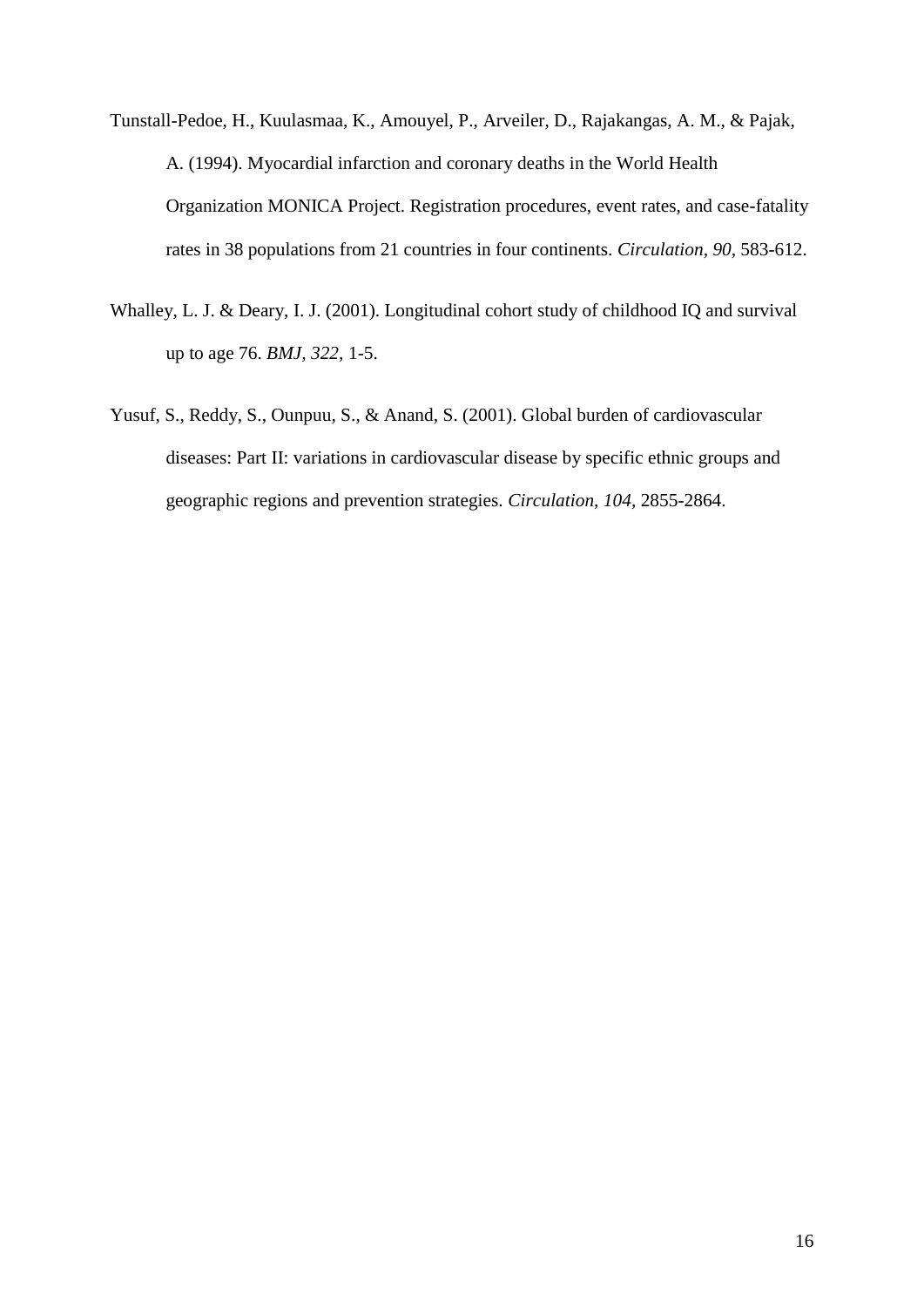|      |  |  |  | Tables 1. Sample characteristics of participants in those with and without subsequent incident |  |
|------|--|--|--|------------------------------------------------------------------------------------------------|--|
| CHD. |  |  |  |                                                                                                |  |

|                                                         |       | <b>CHD</b>  | No CHD       | $\mathbf{p}$ |
|---------------------------------------------------------|-------|-------------|--------------|--------------|
| N(%)                                                    |       | 181 (3.4%)  | 5111 (96.6%) |              |
| % women                                                 |       | 36 (19.9%)  | 1463 (28.6%) | 0.01         |
| Age                                                     | M(SD) | 59.4(5.5)   | 55.2(5.9)    | < 0.0001     |
| % married                                               |       | 141 (77.9%) | 3932 (76.9%) | 0.76         |
| % university degree or higher                           |       | 58 (32.0%)  | 1564 (30.6%) | 0.68         |
| % high employment grade                                 |       | 86 (47.5%)  | 2234 (43.7%) | 0.31         |
| % diabetes                                              |       | 61 (33.7%)  | 777 (15.2%)  | < 0.0001     |
| Total cholesterol, mmol/L                               | M(SD) | 6.1(1.1)    | 5.9(1.0)     | 0.06         |
| Systolic blood pressure, mmHg                           | M(SD) | 130.3(19.1) | 122.2(16.4)  | < 0.0001     |
| Diastolic blood pressure, mmHg                          | M(SD) | 80.4 (12.2) | 77.3 (10.4)  | 0.001        |
| % CVD medication                                        |       | 48 (26.5%)  | 633 (12.4%)  | < 0.0001     |
| % smokers                                               |       | 28 (15.5%)  | 767 (15.0%)  | 0.86         |
| Units of alcohol consumed /week                         | M(SD) | 13.2(16.3)  | 13.8 (14.8)  | 0.59         |
| % frequent fruit and vegetable consumption <sup>*</sup> |       | 140 (77.4%) | 3784 (74.0%) | 0.32         |
| Hours of physical activity/week                         | M(SD) | 15.6(14.7)  | 12.9(11.9)   | 0.02         |
| Memory (Range 0-20)                                     | M(SD) | 6.6(2.6)    | 6.9(2.4)     | 0.04         |
| AH4-I (Range 0-65)                                      | M(SD) | 44.3 (12.9) | 47.1 (10.8)  | 0.004        |
| Mill Hill (Range 0-33)                                  | M(SD) | 24.5(4.8)   | 25.1(4.4)    | 0.05         |
| Phonemic fluency (Range 0-35)                           | M(SD) | 16.0(4.4)   | 17.0(4.4)    | 0.004        |
| Semantic fluency (Range 0-35)                           | M(SD) | 15.9(4.2)   | 16.6(4.2)    | 0.03         |

\* Denotes at least daily consumption of fruits and vegetables.

M: Mean; SD: Standard Deviation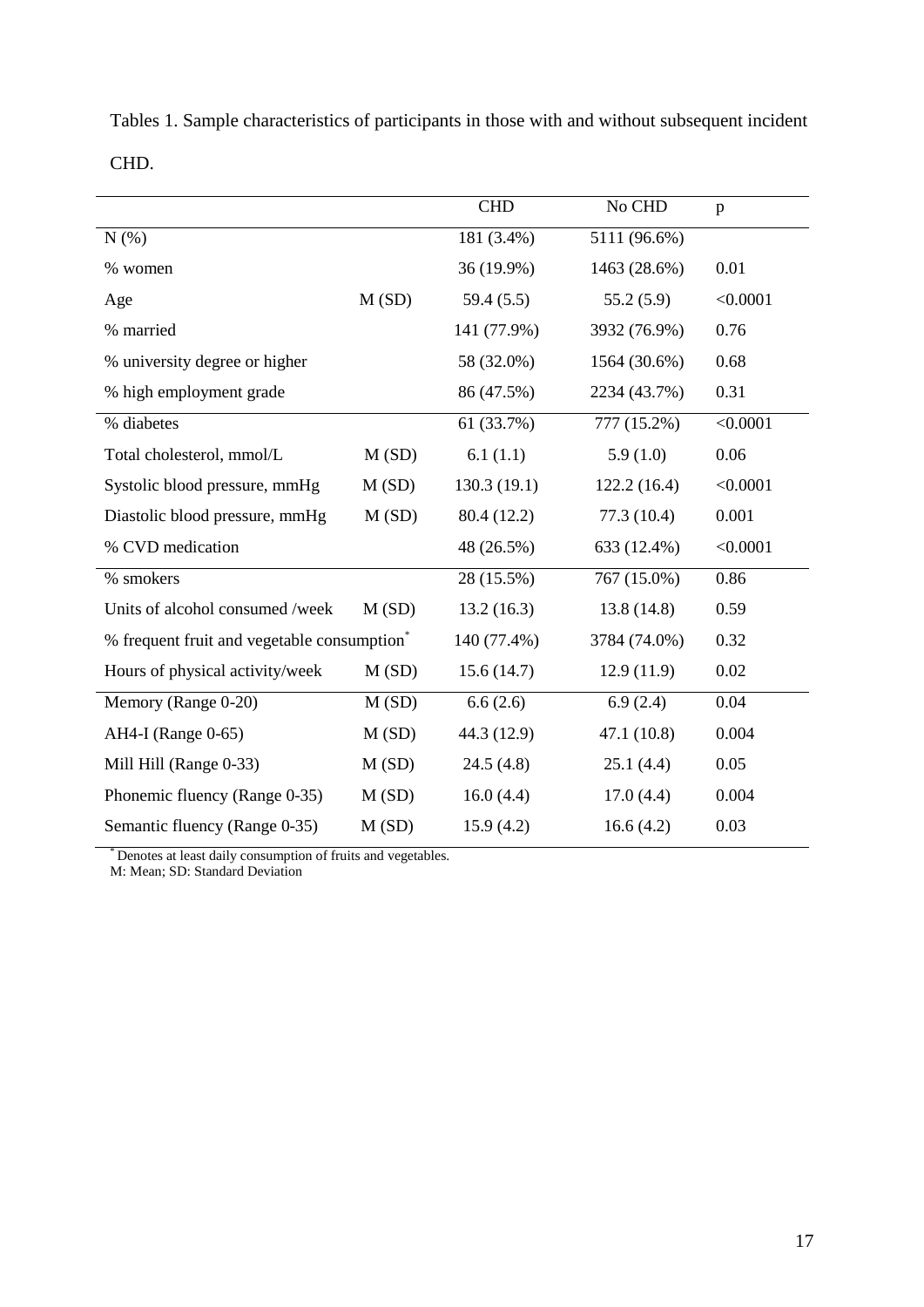|                        | Model 1              | Model 2             | Model 3                | Model 4             |
|------------------------|----------------------|---------------------|------------------------|---------------------|
|                        | HR (95% CI)          | HR (95% CI)         | HR (95% CI)            | HR (95% CI)         |
| "General" factor       | $1.17(1.01 - 1.37)*$ | $1.27(1.06-1.53)*$  | $1.22 (1.01 - 1.46)^*$ | $1.10(0.95 - 1.27)$ |
| Memory                 | $1.00(0.86-1.16)$    | $1.00(0.86-1.17)$   | $0.98(0.83-1.14)$      | $0.97(0.83-1.13)$   |
| AH4-I (reasoning)      | $1.24(1.07-1.44)$ *  | $1.36(1.14-1.62)$ * | $1.32(1.11-1.57)$ *    | $1.26(1.06-1.52)$ * |
| Mill Hill (vocabulary) | $1.21(1.05-1.39)$ *  | $1.32(1.12-1.55)*$  | $1.29(1.09-1.52)$ *    | $1.24(1.04-1.47)^*$ |
| Phonemic fluency       | $1.10(0.94-1.29)$    | $1.12(0.95-1.32)$   | $1.09(0.93-1.28)$      | $1.06(0.90-1.24)$   |
| Semantic fluency       | $1.04(0.89-1.21)$    | $1.05(0.89-1.24)$   | $1.02(0.86-1.20)$      | $0.98(0.83-1.16)$   |

Table 2. The association between cognition and incident coronary heart disease (CHD).

 $*_{p<0.05}$ 

Model 1: adjusted for age and sex.

Model 2: model 1 + employment grade, education and marital status.

Model 3: model 2 + diabetes, systolic and diastolic blood pressure, total cholesterol, medication for cardiovascular disease.

Model 4: model 3 + smoking, alcohol consumption, fruit and vegetable consumption, hours of moderate and vigorous physical activity.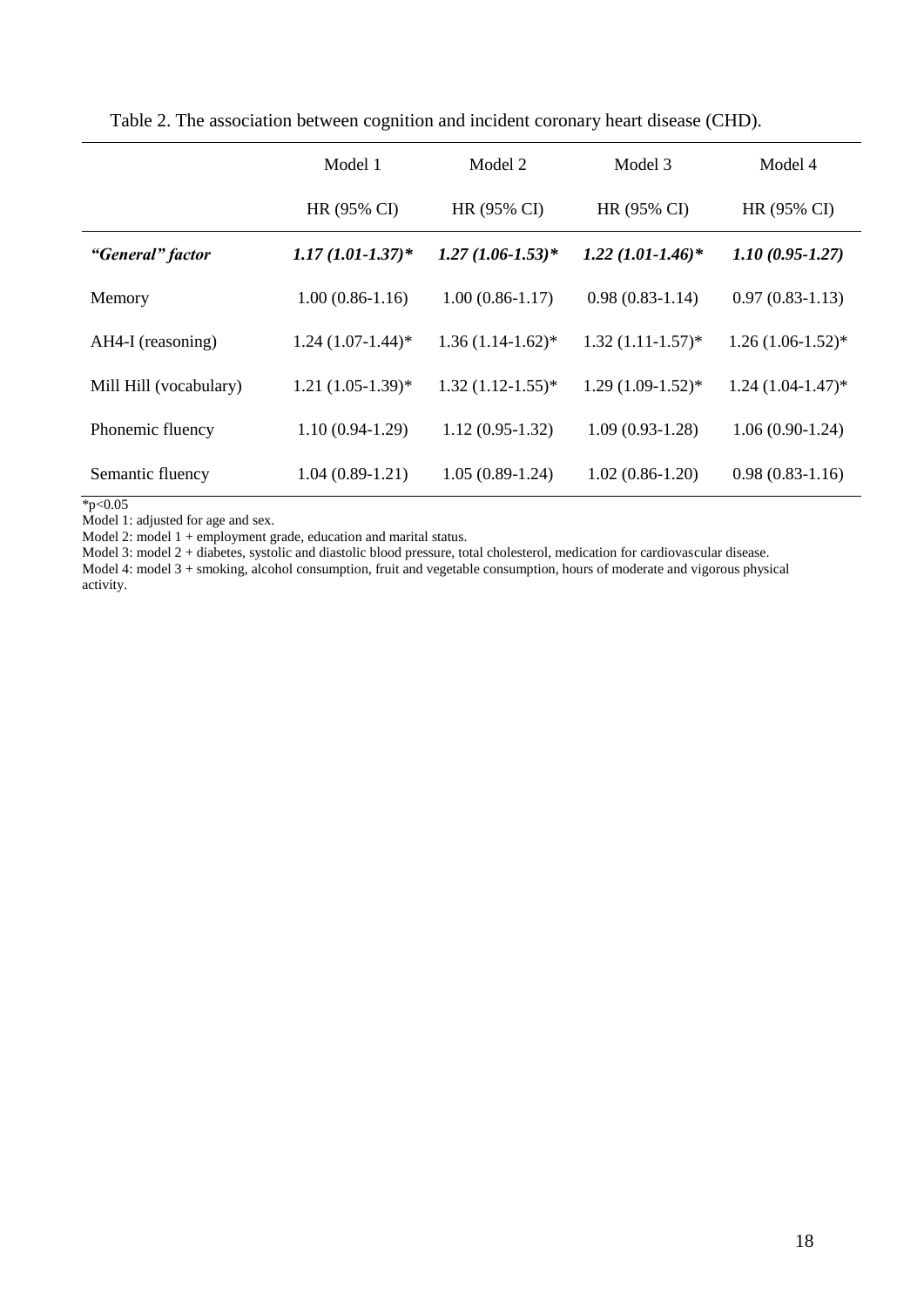|                                      |       | <b>Total</b> |            | High SES Low SES <sup>+</sup> |                |
|--------------------------------------|-------|--------------|------------|-------------------------------|----------------|
|                                      |       | population   |            |                               |                |
|                                      |       | $N = 5292$   | $N = 2320$ | $N=2972$                      | $p^{\ddagger}$ |
| Memory (Range 0-20)                  | M(SD) | 6.9(2.4)     | 7.3(2.3)   | 6.6(2.5)                      | p<0.001        |
| $AH4-I$ (Range 0-65)                 | M(SD) | 47.0(10.9)   | 52.5(7.3)  | 42.7(11.3)                    | p<0.001        |
| Mill Hill (Range 0-33)               | M(SD) | 25.1(4.4)    | 27.2(2.7)  | 23.5(4.8)                     | p<0.001        |
| Phonemic fluency (Range 0-35) M (SD) |       | 17.0(4.4)    | 18.3(4.2)  | 15.9(4.3)                     | p<0.001        |
| Semantic fluency (Range 0-35) M (SD) |       | 16.5(4.2)    | 17.9(3.8)  | 15.5(4.2)                     | p<0.001        |

Table 3. Cognition function measures in the total population and the high and low SES groups.

<sup>†</sup> Includes low and intermediate employment grade.

<sup>‡</sup> Difference between the high and low SES group<sup>.</sup>

M: Mean; SD: Standard Deviation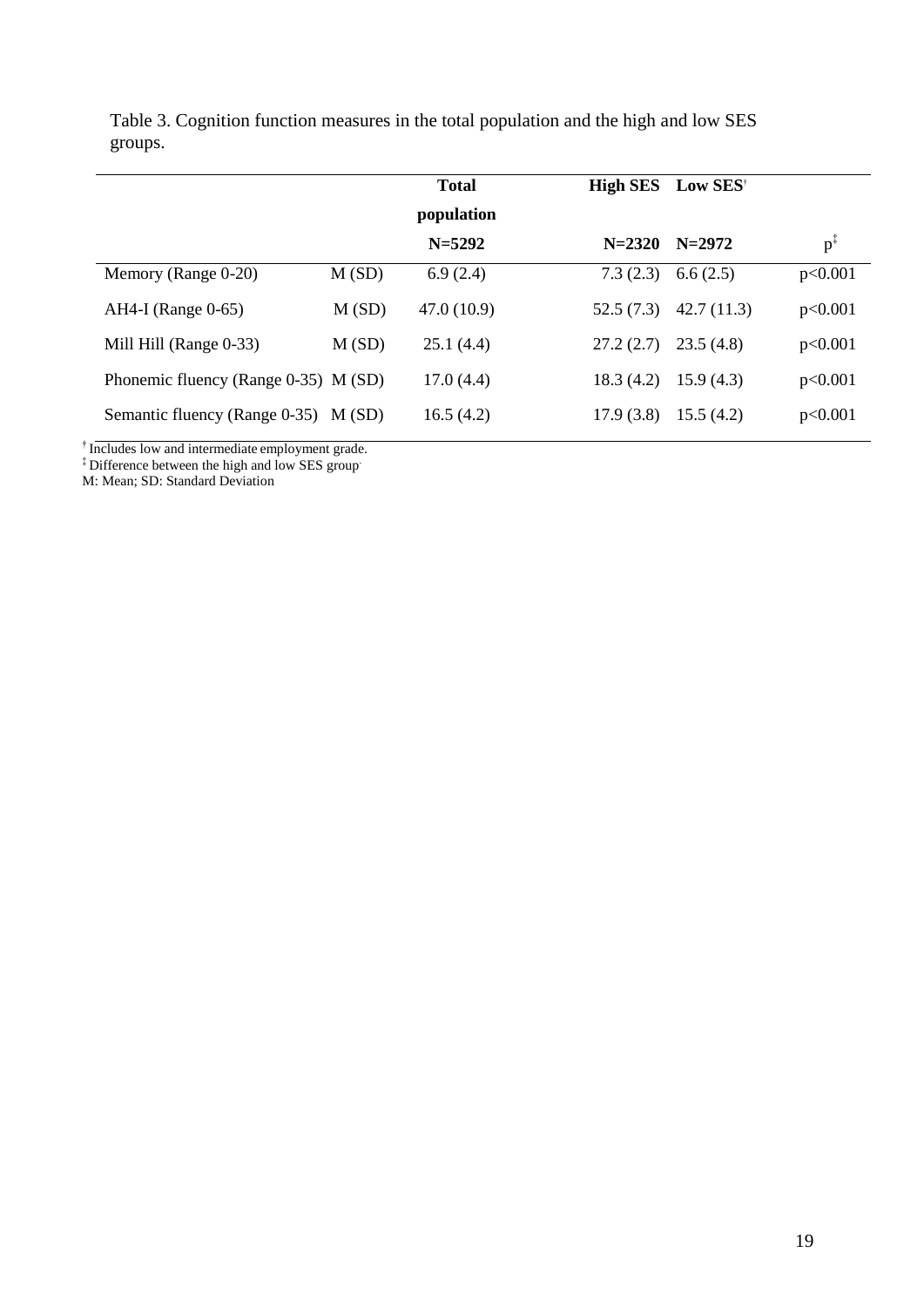|                                                    | Model 1              | Model 2                  | Model 3             | Model 4             |  |  |  |  |
|----------------------------------------------------|----------------------|--------------------------|---------------------|---------------------|--|--|--|--|
|                                                    | HR (95% CI)          | HR (95% CI)              | HR (95% CI)         | HR (95% CI)         |  |  |  |  |
| HIGH SES ( $N=2320$ ; No. CHD events = 86)         |                      |                          |                     |                     |  |  |  |  |
| "General" factor                                   | $0.93(0.69-1.25)$    | $0.95(0.70-1.29)$        | $0.92(0.67-1.25)$   | $0.88(0.65 - 1.21)$ |  |  |  |  |
| Memory                                             | $0.86(0.69-1.08)$    | $0.88(0.70-1.10)$        | $0.85(0.68-1.07)$   | $0.84(0.67-1.06)$   |  |  |  |  |
| AH4-I (reasoning)                                  | $1.05(0.78-1.43)$    | $1.07(0.78-1.46)$        | $1.07(0.78-1.45)$   | $1.04(0.76-1.42)$   |  |  |  |  |
| Mill Hill (vocabulary)                             | $1.20(0.87-1.66)$    | $1.22(0.88-1.70)$        | $1.21(0.87-1.69)$   | $1.17(0.82 - 1.66)$ |  |  |  |  |
| Phonemic fluency                                   | $1.00(0.79-1.26)$    | $1.02(0.80-1.30)$        | $0.99(0.78-1.26)$   | $0.98(0.77-1.25)$   |  |  |  |  |
| Semantic fluency                                   | $0.84(0.66-1.06)$    | $0.85(0.66-1.08)$        | $0.82(0.65-1.05)$   | $0.81(0.64-1.03)$   |  |  |  |  |
| LOW SES <sup>†</sup> (N=2972; No. CHD events = 95) |                      |                          |                     |                     |  |  |  |  |
| "General" factor                                   | $1.38(1.13 - 1.68)*$ | $1.48$ $(1.18 - 1.86)^*$ | $1.40$ (1.11-1.76)* | $1.28(1.01-1.62)*$  |  |  |  |  |
| Memory                                             | $1.13(0.91-1.39)$    | $1.12(0.91-1.40)$        | $1.07(0.86-1.33)$   | $1.04(0.84-1.29)$   |  |  |  |  |
| AH4-I (reasoning)                                  | $1.44(1.18-1.76)$ *  | $1.55(1.24-1.93)*$       | $1.46(1.17-1.82)$ * | $1.35(1.07-1.69)$ * |  |  |  |  |
| Mill Hill (vocabulary)                             | $1.27(1.07-1.50)*$   | $1.35(1.12-1.65)$ *      | $1.31(1.08-1.60)*$  | $1.23(1.00-1.50)*$  |  |  |  |  |
| Phonemic fluency                                   | $1.21(0.97-1.51)$    | $1.20(0.95-1.51)$        | $1.16(0.93-1.45)$   | $1.10(0.88-1.37)$   |  |  |  |  |
| Semantic fluency                                   | $1.24(1.00-1.54)$ *  | $1.25(0.99-1.57)$        | $1.20(0.96-1.52)$   | $1.13(0.90-1.43)$   |  |  |  |  |

Table 4. The association between cognition (decrease by one standard deviation) and incident coronary heart disease (CHD).

 $*_{p<0.05}$ 

Model 1: adjusted for age and sex.

‡ Test for interaction of the effects in Model 1 between the high and low SES groups

Model 2: model 1 + residual effects of employment grade (low SES group only), education and marital status.

Model 3: model 2 + diabetes, systolic and diastolic blood pressure, total cholesterol, medication for cardiovascular disease.

Model 4: model 3 + smoking, alcohol consumption, fruit and vegetable consumption, hours of moderate and vigorous physical activity.

† Includes low and intermediate employment grade.